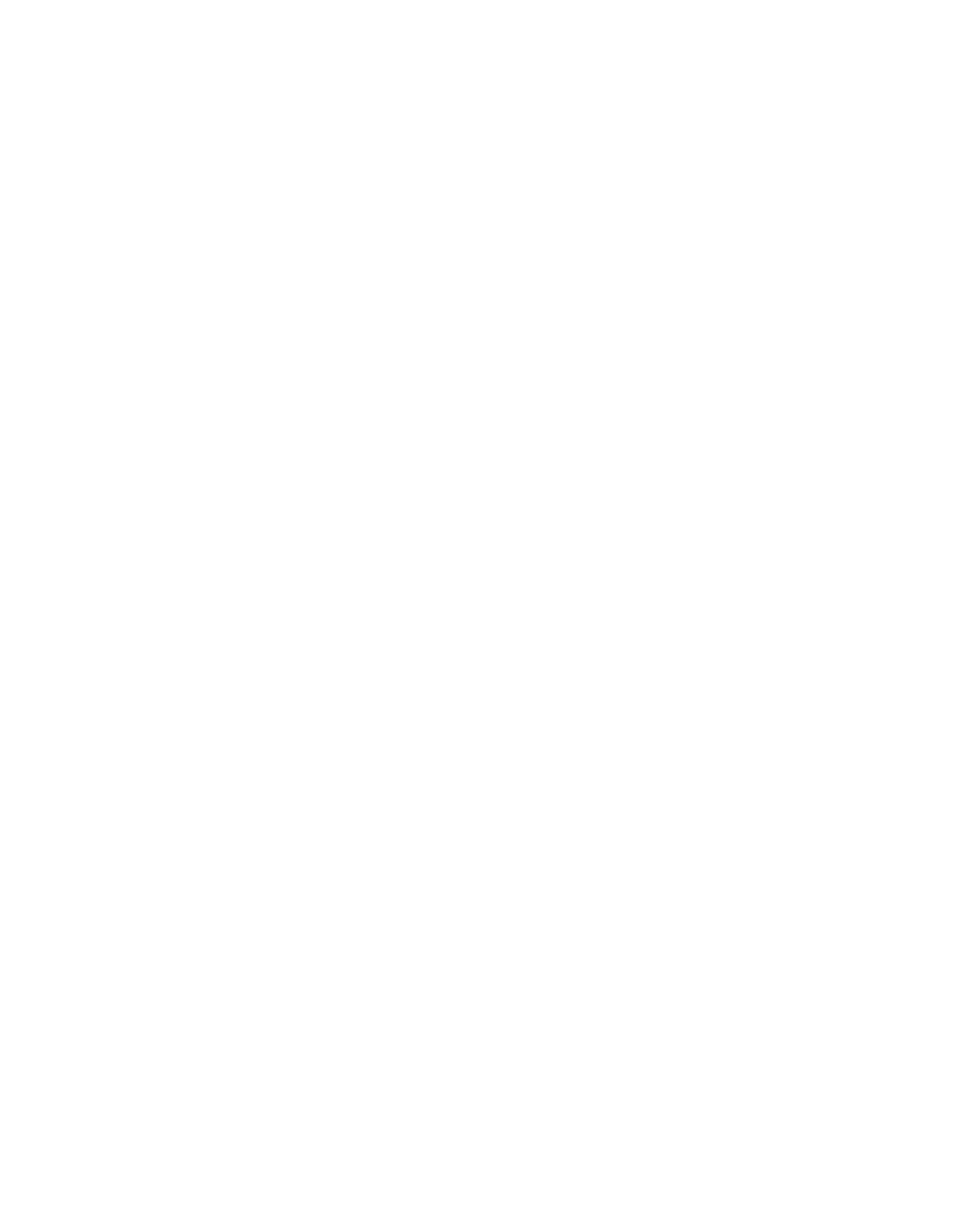# Contents:

|                                       | 1 FV3Config<br>1.1    |                                                                                                                      | 1<br>$\mathbf{1}$ |  |  |
|---------------------------------------|-----------------------|----------------------------------------------------------------------------------------------------------------------|-------------------|--|--|
| <b>Installation</b><br>$\overline{2}$ |                       |                                                                                                                      |                   |  |  |
|                                       | 2.1                   |                                                                                                                      | $\overline{3}$    |  |  |
|                                       | 2.2                   |                                                                                                                      | 3                 |  |  |
| 3 <sup>1</sup>                        | <b>Usage</b>          |                                                                                                                      | 5                 |  |  |
|                                       | 3.1                   |                                                                                                                      | 5                 |  |  |
|                                       | 3.2                   |                                                                                                                      | 5                 |  |  |
|                                       | 3.3                   |                                                                                                                      | $\epsilon$        |  |  |
|                                       | 3.4                   |                                                                                                                      | 6                 |  |  |
|                                       | 3.5                   |                                                                                                                      | $\overline{7}$    |  |  |
|                                       | 3.6                   | DiagTable configuration $\ldots \ldots \ldots \ldots \ldots \ldots \ldots \ldots \ldots \ldots \ldots \ldots \ldots$ | $\overline{7}$    |  |  |
|                                       | 3.7                   |                                                                                                                      | $\mathbf{g}$      |  |  |
|                                       | 3.8                   |                                                                                                                      | 10                |  |  |
|                                       | 3.9                   |                                                                                                                      | 10                |  |  |
|                                       | 3.10                  |                                                                                                                      | 11                |  |  |
|                                       | 3.11                  |                                                                                                                      | 11                |  |  |
|                                       |                       | <b>API Reference</b><br>13                                                                                           |                   |  |  |
| $\blacktriangleleft$                  |                       |                                                                                                                      |                   |  |  |
| 5                                     |                       |                                                                                                                      | 21                |  |  |
|                                       | <b>History</b><br>5.1 |                                                                                                                      | 21                |  |  |
|                                       | 5.2                   |                                                                                                                      | 21                |  |  |
|                                       | 5.3                   |                                                                                                                      |                   |  |  |
|                                       | 5.4                   |                                                                                                                      | 22<br>22          |  |  |
|                                       | 5.5                   |                                                                                                                      | 22                |  |  |
|                                       | 5.6                   |                                                                                                                      | 22                |  |  |
|                                       | 5.7                   |                                                                                                                      | 22                |  |  |
|                                       | 5.8                   |                                                                                                                      | 23                |  |  |
|                                       | 5.9                   |                                                                                                                      | 23                |  |  |
|                                       | 5.10                  |                                                                                                                      | 23                |  |  |
|                                       | 5.11                  |                                                                                                                      | 24                |  |  |
|                                       | 5.12                  |                                                                                                                      | 24                |  |  |
|                                       | 5.13                  |                                                                                                                      | 25                |  |  |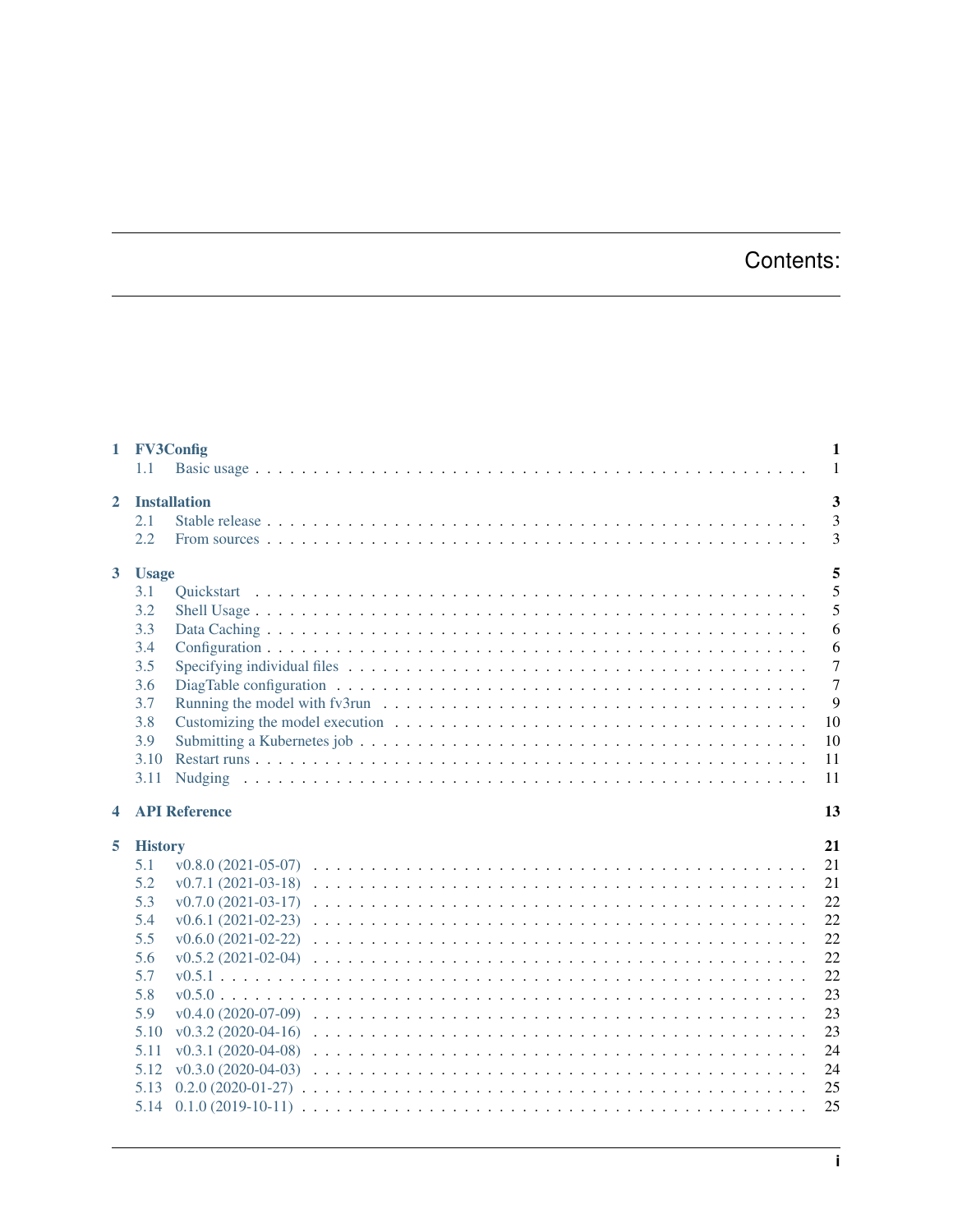| <b>6</b> Indices and tables | 27 |
|-----------------------------|----|
| <b>Python Module Index</b>  | 29 |
| <b>Index</b>                | 31 |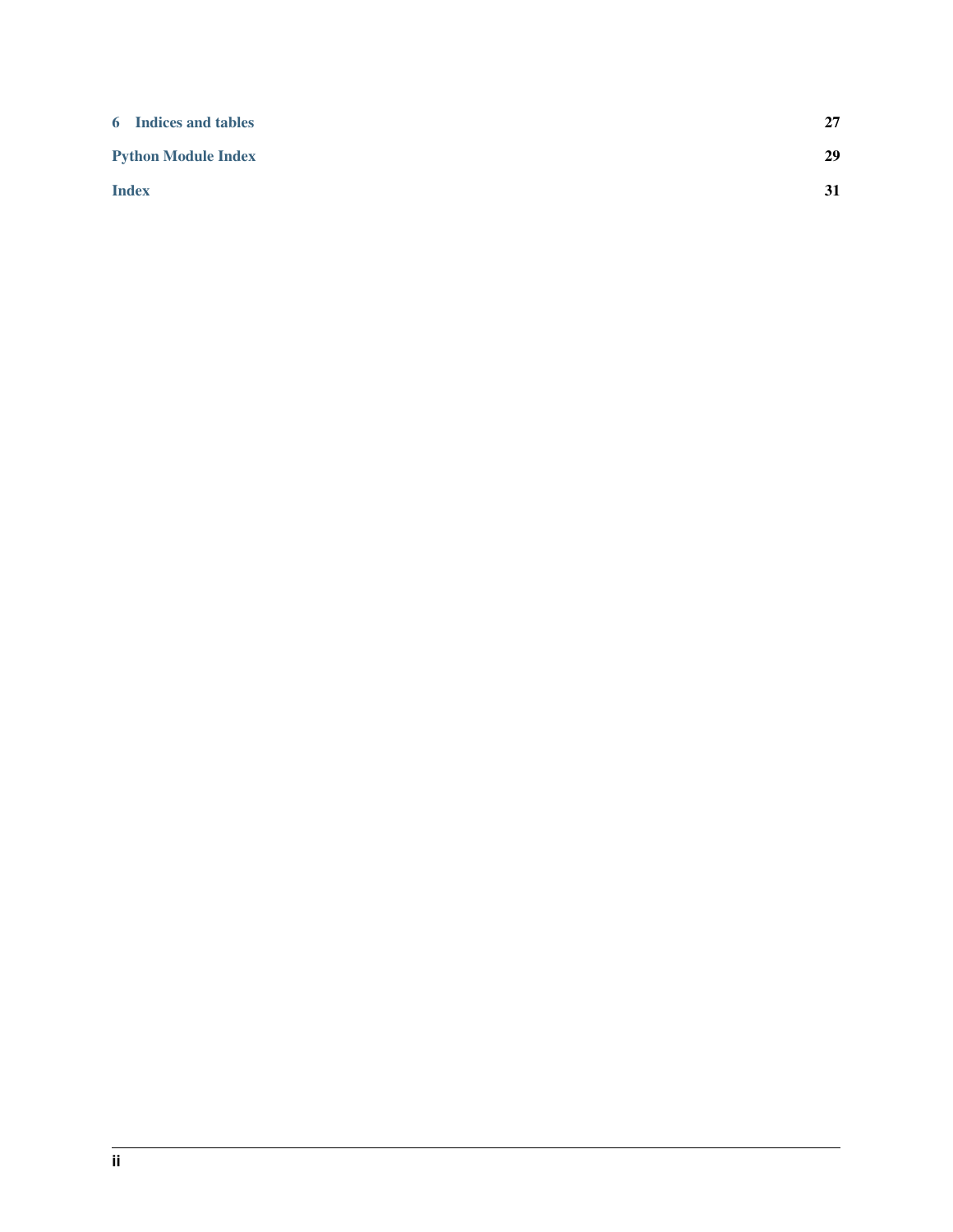# FV3Config

<span id="page-4-0"></span>FV3Config is used to configure and manipulate run directories for FV3GFS.

• Free software: BSD license

# <span id="page-4-1"></span>**1.1 Basic usage**

#### **import fv3config with** open("config.yml", "r") **as** f: config =  $fv3$ config.load(f) fv3config.write\_run\_directory(config, './rundir')

config is a configuration dictionary which contains namelists, input data specifications, and other options. It can be edited just like any dictionary.

For more in-depth usage, please refer to the documentation. This can be generated with make docs.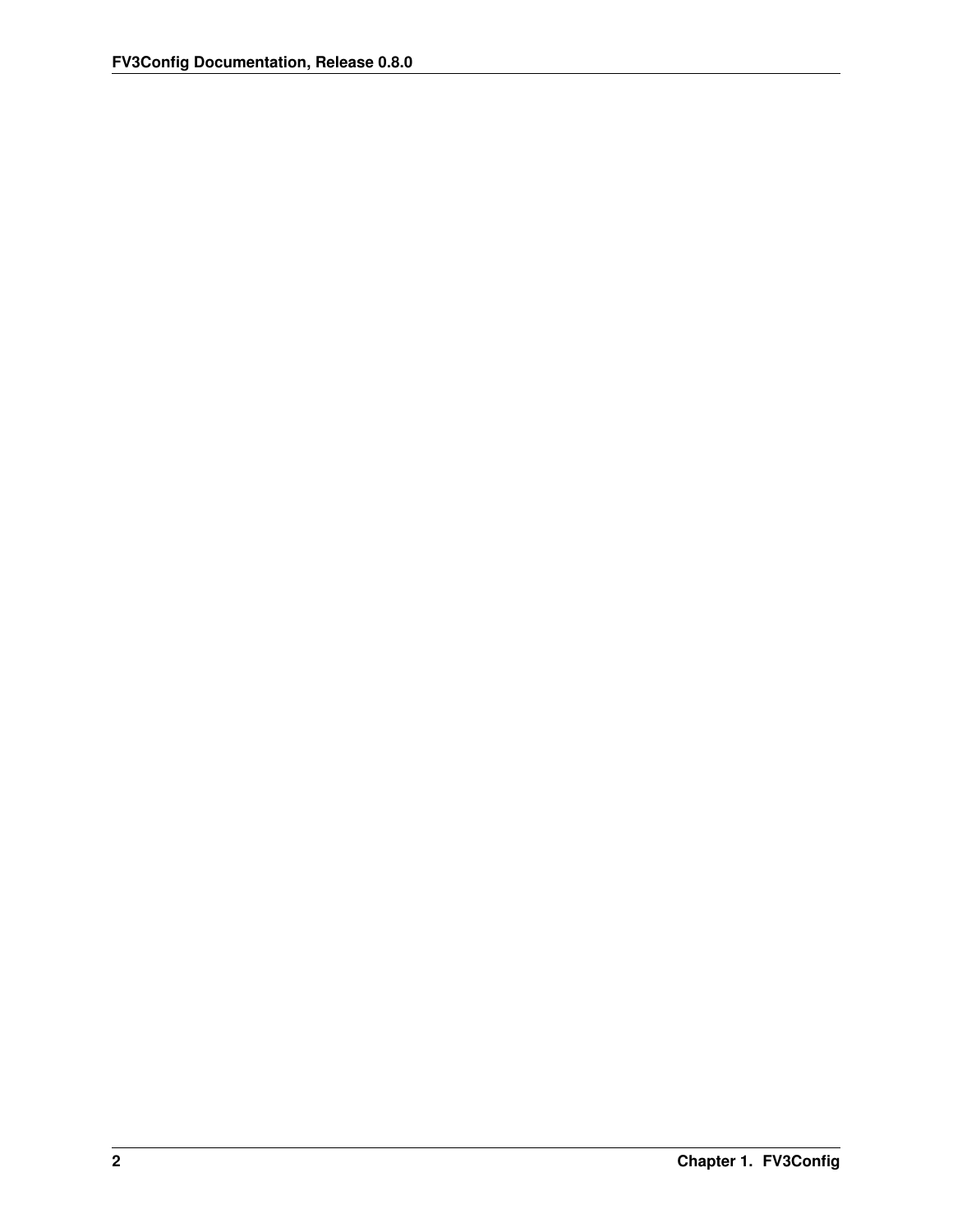### Installation

### <span id="page-6-1"></span><span id="page-6-0"></span>**2.1 Stable release**

There is no stable release. This is unsupported, pre-alpha software: use at your own risk!

### <span id="page-6-2"></span>**2.2 From sources**

The sources for FV3Config can be downloaded from the [Github repo.](https://github.com/VulcanClimateModeling/fv3config)

You can clone the public repository:

**\$** git clone git://github.com/VulcanClimateModeling/fv3config

Once you have a copy of the source, you can install it interactively with:

**\$** pip install -e .

The *-e* flag will set up the directory so that python uses the local folder including any modifications, instead of copying the sources to an installation directory. This is very useful for development.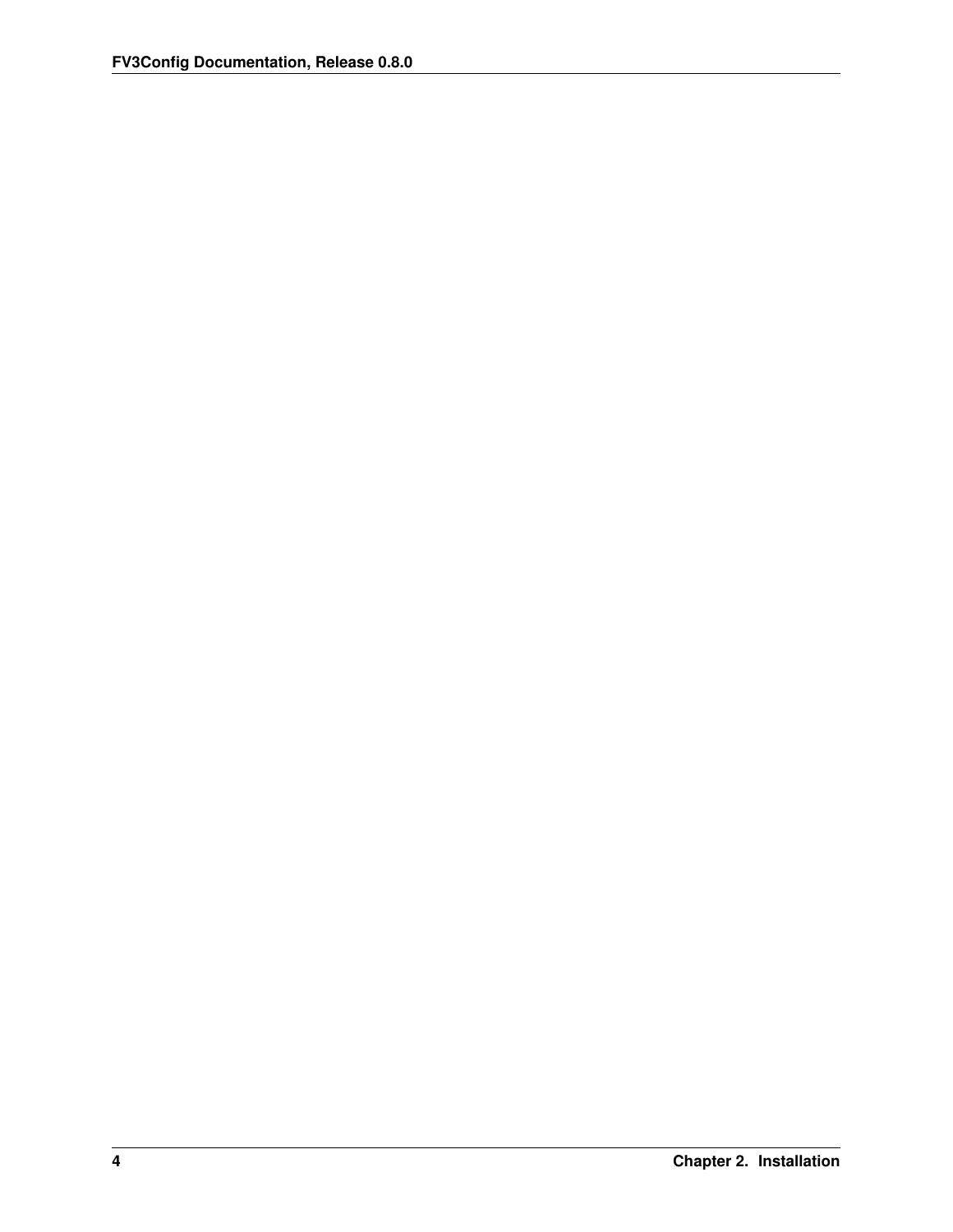### Usage

### <span id="page-8-1"></span><span id="page-8-0"></span>**3.1 Quickstart**

The following code would write a run directory based on the contents of a yaml file:

```
import fv3config
with open("config.yml", "r") as f:
   config = fv3config.load(f)
fv3config.write_run_directory(config, './rundir')
```
config is a configuration dictionary which contains namelists, input data specifications, and other options, as described further below. It can be edited just like any dictionary. Namelists are specified as sub-dictionaries. An example C12 configuration dictionary is in the *tests* directory of this package.

A run directory based on a configuration can be written using  $f\vec{v}$  aconfig.write\_run\_directory().

### <span id="page-8-2"></span>**3.2 Shell Usage**

This module installs a command line interface *write\_run\_directory* that can be used to write the run directory from a shell. For example, if the file *config.yaml* contains a yaml-encoded configuration dictionary

write\_run\_directory config.yaml rundir

will write an FV3 run directory to the path *rundir*.

Two additional command line interfaces are useful for modifying configuration dictionaries in order to use them for restart runs:

enable\_restart config.yaml /path/to/initial/conditions

and to provision the necessary files required for a nudged run:

enable\_nudging config.yaml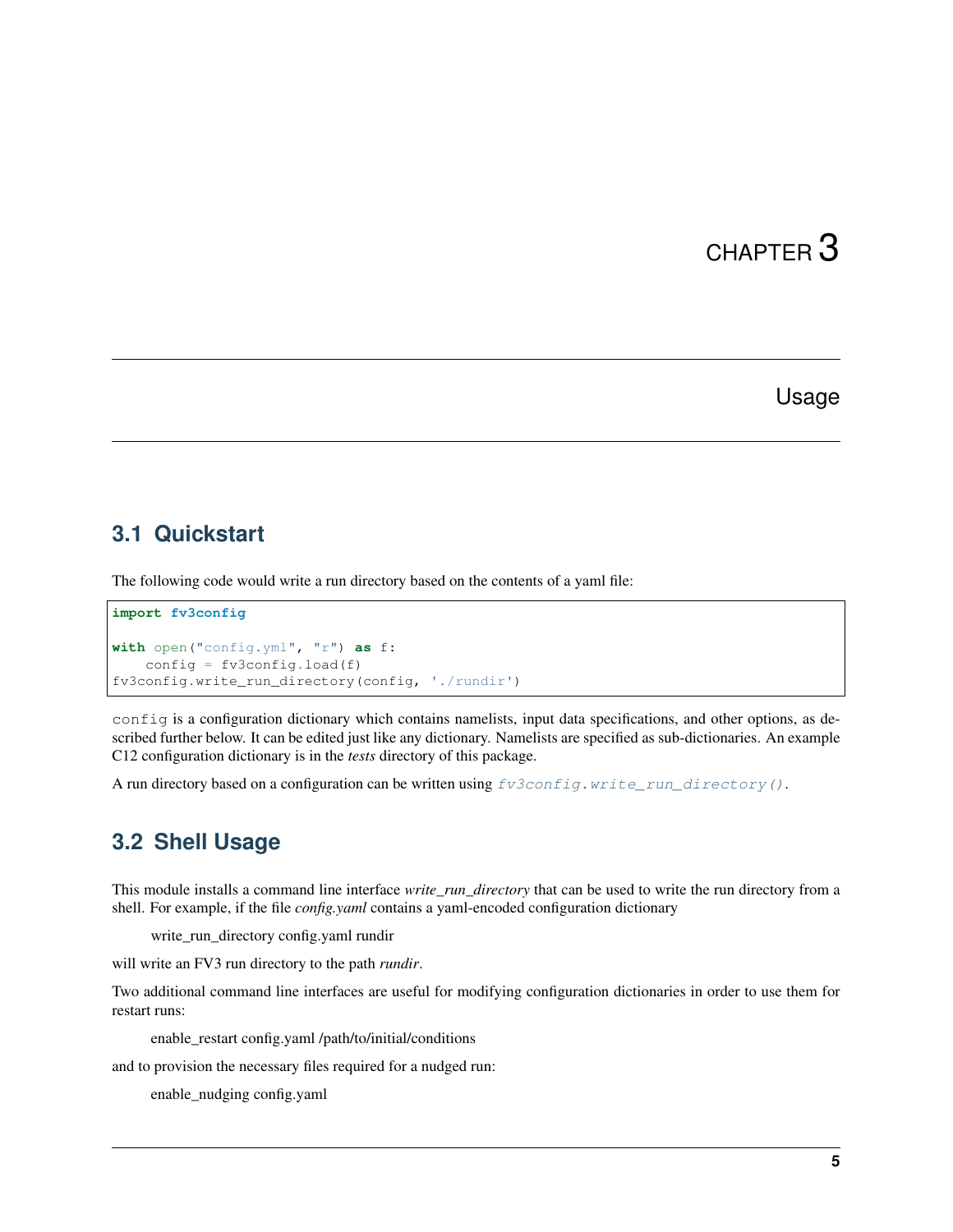Both of these shell commands will modify the given configuration dictionary in place.

This module also installs a command line interface *fv3run*, which is further detailed below.

# <span id="page-9-0"></span>**3.3 Data Caching**

fv3config can write files from local or remote locations. When remote locations are used, the package first downloads the data to a local cache directory.

If the FV3CONFIG\_CACHE\_DIR environment variable is set, the package will download and store data into \$(FV3CONFIG\_CACHE\_DIR)/fv3config-cache. If unset, by default the package will use the "user cache" directory for the user's operating system.

The download location can be retrieved using  $f\vec{v}3confiq.qet\_cache\_dir()$ , and set manually using  $f\overrightarrow{v}3$ config.set\_cache\_dir(). Note that the "fv3config-cache" subdirectory will be appended to the cache directory you set. If the target is set to a directory that already contains the archive download, it will automatically start using those files. Conversely, if the target is set to an empty directory, it will be necessary to re-download the cache files.

It's unlikely, but do not set the cache directory to a location that already contains a "fv3config-cache" subdirectory with unrelated files, or the cache files will not download until you call fv3config.refresh\_downloaded\_data() (which will delete any files in the subdirectory).

Automatic caching of remote files can be disabled using the  $fv3config.do\_remote\_caching()$  routine.

# <span id="page-9-1"></span>**3.4 Configuration**

| Key                     | Type             | Description                                                                      |
|-------------------------|------------------|----------------------------------------------------------------------------------|
| namelist                | dict             | Model namelist                                                                   |
| experi-                 | str              | Name of experiment to use in output                                              |
| ment name               |                  |                                                                                  |
| diag_table              | str<br><b>or</b> | location of diag_table file, or one of ("default", "grid_spec", "no_output"), or |
|                         | DiagTable        | DiagTable object                                                                 |
| data_table              | str              | location of data_table file, or "default"                                        |
| $\overline{\text{ini}}$ | str              | location of directory containing initial conditions data                         |
| tial_conditions         |                  |                                                                                  |
| forcing                 | str              | location of directory containing forcing data                                    |
| oro-                    | str              | location of directory containing orographic data                                 |
| graphic_forcing         |                  |                                                                                  |

The config dictionary must have at least the following items:

Paths to files or directories on the local filesystem must be given as absolute paths. If paths are given that begin with gs:// then fv3config will attempt to download the specified file or files from Google Cloud Storage. For this functionality, gcsfs must be installed and authorized to download from the specified bucket.

The namelist item is special in that it is explicitly stored in the config dictionary. For the fv3gfs model, individual namelists are specified for various components of the model. As an example, the vertical resolution can be accessed via config['namelist']['fv\_core\_nml']['npz'].

The diagnostics can be either be a tag or path to a file, or it can explicitly represent the desired output diagnostics with a *[DiagTable](#page-17-0)* object. See a more complete description of this object below.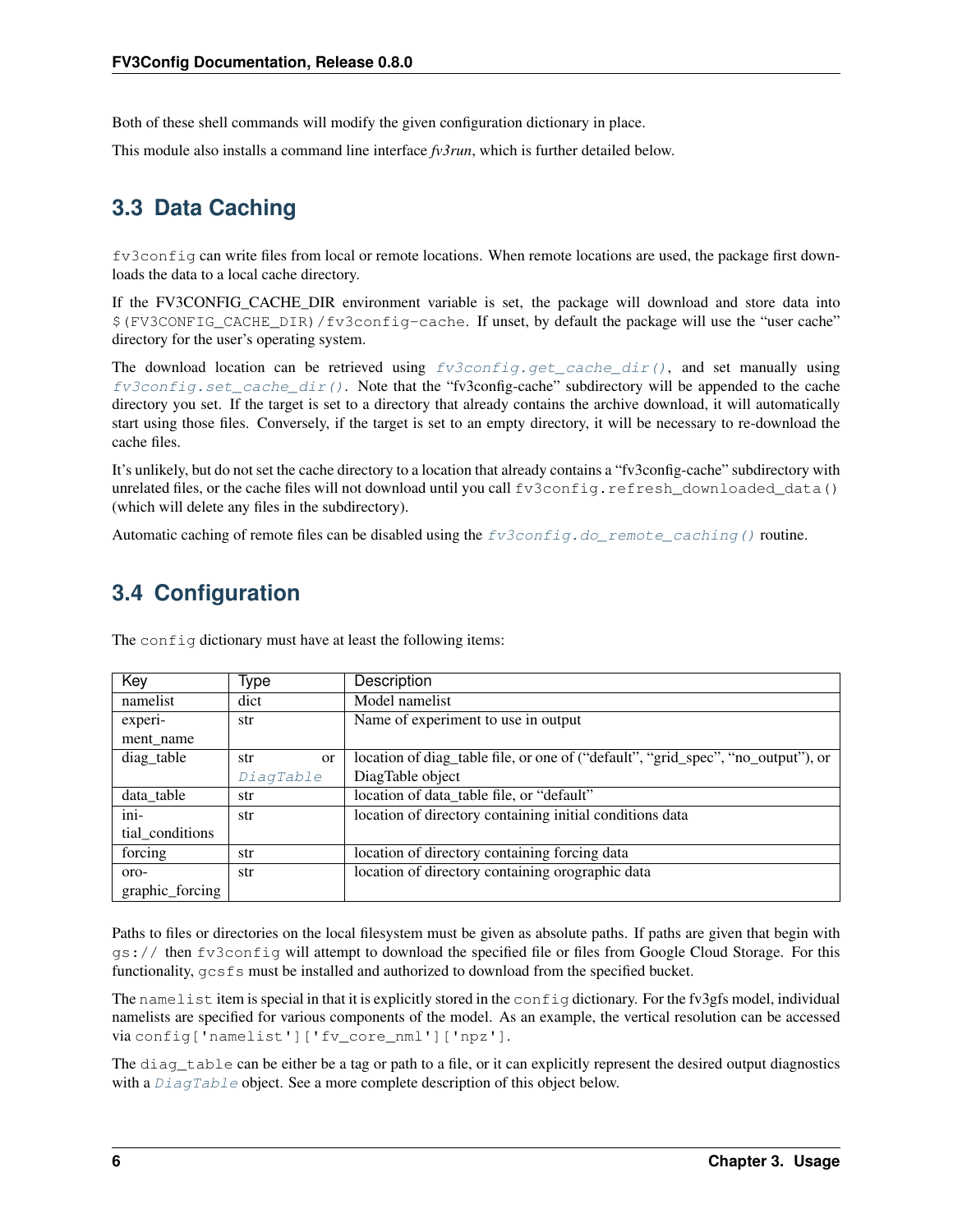By default, fv3config attempts to automatically select the field table file to use for the model based on the selected microphysics scheme in the namelist. This supports Zhao-Carr or GFDL microphysics. If the user provides a field table key indicating a filename in the configuration dictionary, that file will be used instead.

Note: The [Han and Bretherton \(2019\)](https://journals.ametsoc.org/doi/full/10.1175/WAF-D-18-0146.1) TKE-EDMF boundary layer scheme requires an additional tracer to be defined in the field table for TKE. This scheme is currently not supported by default in fv3config; however for the time being one can supply a custom field\_table for this purpose.

Some helper functions exist for editing and retrieving information from configuration dictionaries, like  $f\vec{v}3conf$ [get\\_run\\_duration\(\)](#page-20-1) and [fv3config.set\\_run\\_duration\(\)](#page-22-2). See the *[API Reference](#page-16-0)* for more details.

### <span id="page-10-0"></span>**3.5 Specifying individual files**

More fine-grained control of the files that are written to the run-directory is possible using the "asset" representation of run-directory files. An asset is a dictionary that knows about one files's source location/filename, target filename, target location within the run directory and whether that file is copied or linked. Asset dicts can be generated with the helper function  $fv3config.get\_asset\_dict$  (). For example:

```
>>> get_asset_dict('/path/to/filedir/', 'sample_file.nc', target_location='INPUT/')
{'source_location': '/path/to/filedir/',
'source_name': 'sample_file.nc',
'target_location': 'INPUT/',
'target_name': 'sample_file.nc',
'copy_method': 'copy'}
```
One can also add specify the asset as a python bytes object that will be written to the desired location using [fv3config.get\\_bytes\\_asset\\_dict\(\)](#page-19-1). For example:

**>>>** get\_bytes\_asset\_dict(b"hello\_world", "hello.txt", target\_location=".")

This is useful for storing small files in the configuration dictionary, without needing to deploy them to an external storage system.

One can set config['initial\_conditions'] or config['forcing'] to a list of assets in order to specify every initial condition or forcing file individually.

One can use a directory to specify the initial conditions or forcing files and replace only a subset of the files within the that directory with the optional config['patch\_files'] item. All assets defined in config['patch\_files'] will overwrite any files specified in the initial conditions or forcing if they have the same target location and name.

### <span id="page-10-1"></span>**3.6 DiagTable configuration**

The diag\_table specifies the diagnostics to be output by the Fortran model. See documentation for the string representation of the diag\_table [here.](https://mom6.readthedocs.io/en/latest/api/generated/pages/Diagnostics.html) The fv3config package defines a python representation of this object,  $DiagTable$ , which can be used to explicitly represent the diag\_table within an fv3config configuration dictionary.

The DiagTable object can be initialized from a dict (here serialized as YAML) as follows. Suppose the following is saved within sample\_diag\_table.yaml: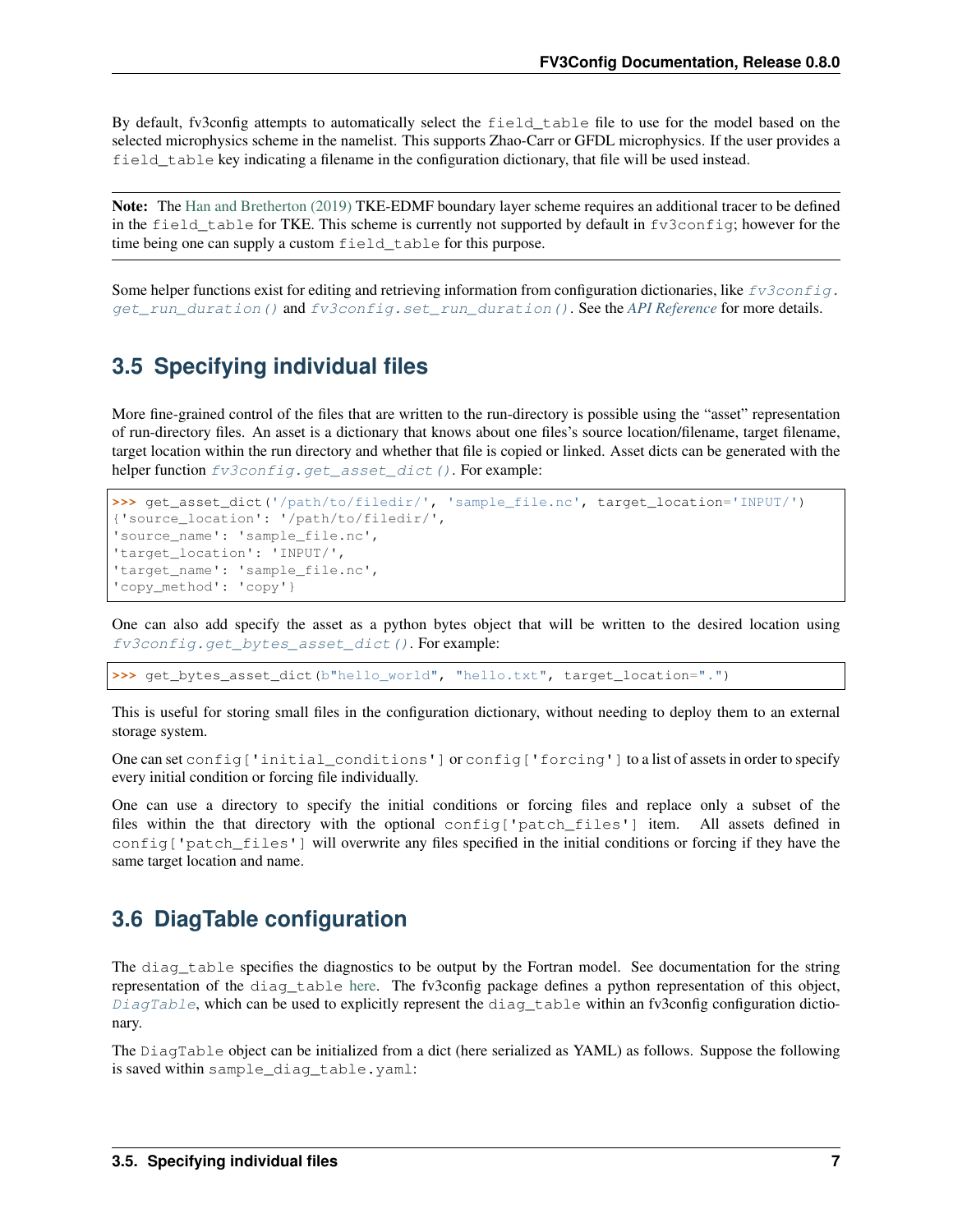```
name: example_diag_table
base_time: 2000-01-01 00:00:00
file_configs:
- name: physics_diagnostics
 frequency: 1
 frequency_units: hours
 field_configs:
  - field_name: totprcpb_ave
   module_name: gfs_phys
   output_name: surface_precipitation_rate
 - field_name: ULWRFtoa
   module_name: gfs_phys
    output_name: upward_longwave_radiative_flux_at_toa
```
Then a DiagTable object can be initialized as:

```
>>> import fv3config
>>> import yaml
>>> with open("sample_diag_table.yaml") as f:
        diag_table_dict = yaml.safe_load(f)
>>> diag table = fv3config.DiagTable.from dict(diag table dict)
>>> print(diag_table) # will output diag_table in format expected by Fortran model
example_diag_table
2000 1 1 0 0 0
"physics_diagnostics", 1, "hours", 1, "hours", "time"
"gfs_phys", "totprcpb_ave", "surface_precipitation_rate", "physics_diagnostics", "all
˓→", "none", "none", 2
"gfs_phys", "ULWRFtoa", "upward_longwave_radiative_flux_at_toa", "physics_diagnostics
˓→", "all", "none", "none", 2
```
The same DiagTable can also be initialized programmatically as follows:

```
>>> import fv3config
>>> import datetime
>>> diag_table = fv3config.DiagTable(
        name="example_diag_table",
        base time=datetime.datetime(2000, 1, 1),
        file_configs=[
            fv3config.DiagFileConfig(
                name="physics_diagnostics",
                frequency=1,
                frequency_units="hours",
                field_configs=[
                    fv3config.DiagFieldConfig(
                        "gfs_phys",
                        "totprcb_ave",
                        "surface_precipitation_rate"
                    ),
                    fv3config.DiagFieldConfig(
                         "gfs_phys",
                        "ULWRFtoa",
                        "upward_longwave_radiative_flux_at_toa"
                    ),
                ]
            )
```
(continues on next page)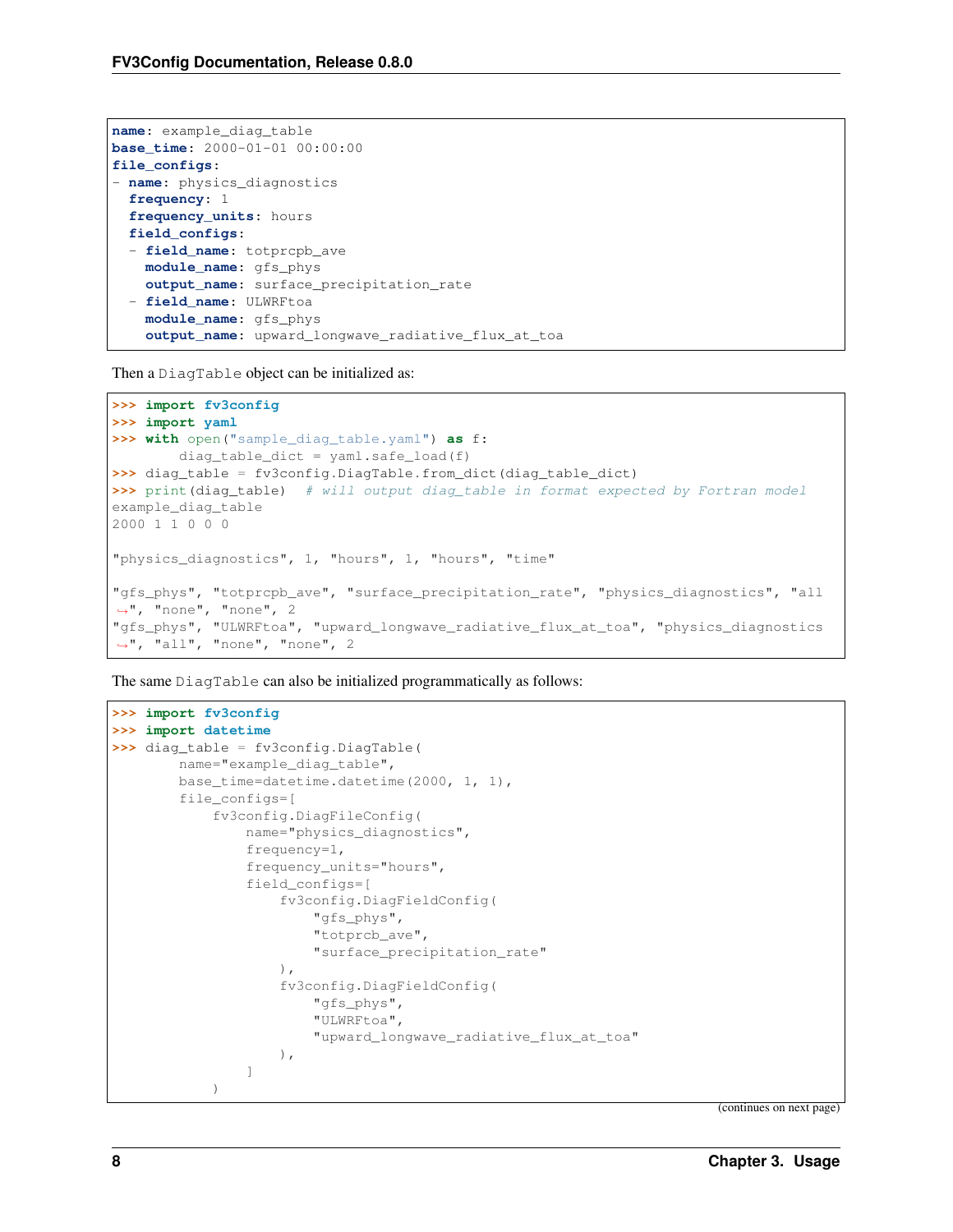(continued from previous page)

] )

String representations of the diag\_table (i.e. those expected by the Fortran model) can be parsed with the fv3config.DiagTable.from str() method.

If serializing an fv3config configuration object to yaml it is recommended to use  $f\vee\overline{f}\circ\overline{f}$  all  $\lim_{\sim}$  (). This method will convert any DiagTable instances to dicts (using [fv3config.DiagTable.asdict\(\)](#page-17-2)), which can be safely serialized.

### <span id="page-12-0"></span>**3.7 Running the model with fv3run**

*fv3config* provides a tool for running the python-wrapped model called *fv3run*. For example, you can run the default configuration using first:

```
$ docker pull us.gcr.io/vcm-ml/fv3gfs-python
```
to acquire the docker image for the python wrapper, followed by a call to  $f\upsilon 3config.run\_docker()$ :

```
>>> import fv3config
>>> with open("config.yml", "r") as f:
>>> config = fv3config.load(f)
>>> fv3config.run_docker(config, 'outdir', docker_image='us.gcr.io/vcm-ml/fv3gfs-
˓→python')
```
If the fv3gfs-python package is installed natively, the model could be run using  $fv3config.run\_native()$ :

**>>>** fv3config.run\_native(config, 'outdir')

The python config can be passed as either a configuration dictionary, or the name of a yaml file. There is also a bash interface for running from yaml configuration.

```
$ fv3run --help
usage: fv3run [-h] [--runfile RUNFILE] [--dockerimage DOCKERIMAGE]
             [--keyfile KEYFILE]
             config outdir
Run the FV3GFS model. Will use google cloud storage key at
$GOOGLE_APPLICATION_CREDENTIALS by default.
positional arguments:
 config location of fv3config yaml file
 outdir location to copy final run directory, used as run
                      directory if local
optional arguments:
 -h, --help show this help message and exit
 --runfile RUNFILE location of python script to execute with mpirun
 --dockerimage DOCKERIMAGE
                      if passed, execute inside a docker image with the
                      given name
 --keyfile KEYFILE google cloud storage key to use for cloud copy
                      commands
```
(continues on next page)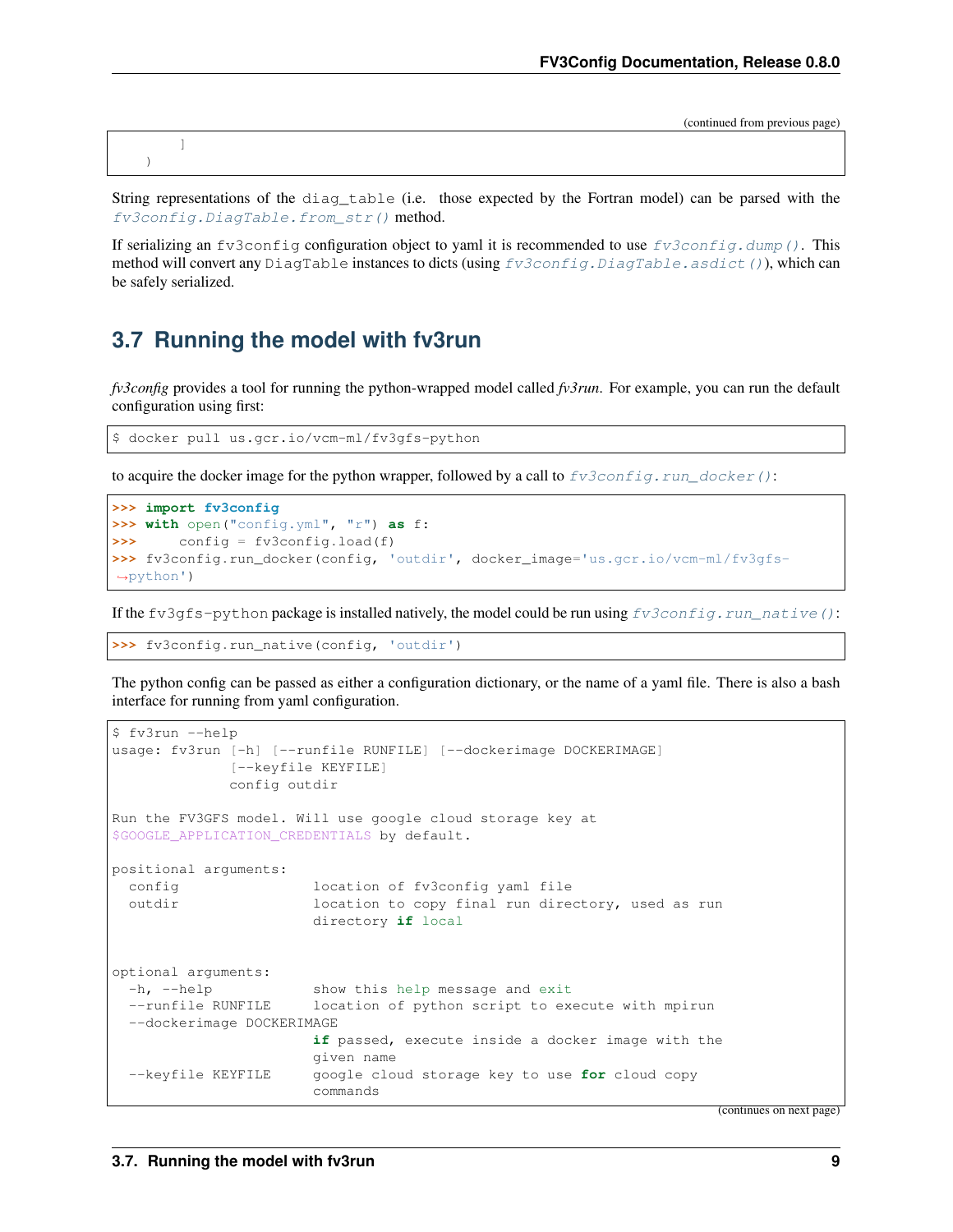(continued from previous page)

| --kubernetes | <b>if</b> given, ignore --keyfile and output a yaml |
|--------------|-----------------------------------------------------|
|              | kubernetes config to stdout instead of submitting a |
|              | run                                                 |

The only required inputs are config, which specifies a yaml file containing the fv3config run directory configuration, and a final location to copy the run directory. A keyfile can be specified to authenticate Google cloud storage for any data sources located in Google cloud buckets, or the key is taken from an environment variable by default. If dockerimage is specified, the command will run inside a Docker container based on the given image name. This assumes the fv3config package and fv3gfs python wrapper are installed inside the container, along with any dependencies.

The python interface is very similar to the command-line interface, but is split into separate functions based on where the model is being run.

# <span id="page-13-0"></span>**3.8 Customizing the model execution**

The runfile is the python script that will be executed by mpi, which typically imports the fv3gfs module, and then performs some time stepping. The default behavior is to use a pre-packaged runfile which reproduces the behavior of Fortran model identically. For additional, flexibility a custom runfile can be specified as an argument to all the run\_ functions.

The environmental variable FV3CONFIG\_DEFAULT\_RUNFILE can be used to override the default runfile. If set, this variable should contain the path of the runfile.

Note: When using run\_docker or run\_kubernetes, the value of FV3CONFIG\_DEFAULT\_RUNFILE and the file it points to will be read inside the docker image where execution occurs. It will have no effect if set on the host system outside of the docker image.

# <span id="page-13-1"></span>**3.9 Submitting a Kubernetes job**

A python interface [fv3config.run\\_kubernetes\(\)](#page-21-0) is provided for submitting *fv3run* jobs to Kubernetes. Here's an example for submitting a job based on a config dictionary stored in Google cloud storage:

```
import gcsfs
import fv3config
config_location = 'gs://my_bucket/fv3config.yml'
outdir = 'gs://my_bucket/rundir'
docker_image = 'us.gcr.io/vcm-ml/fv3gfs-python'
fv3config.run_kubernetes(
   config_location,
   outdir,
    docker_image,
    gcp_secret='gcp-key' # replace with your kubernetes secret
                          # containing gcp key in key.json
)
```
The gcp key is generally necessary to gain permissions to read and write from google cloud storage buckets. In the unlikely case that you are writing to a public bucket, it can be ommitted.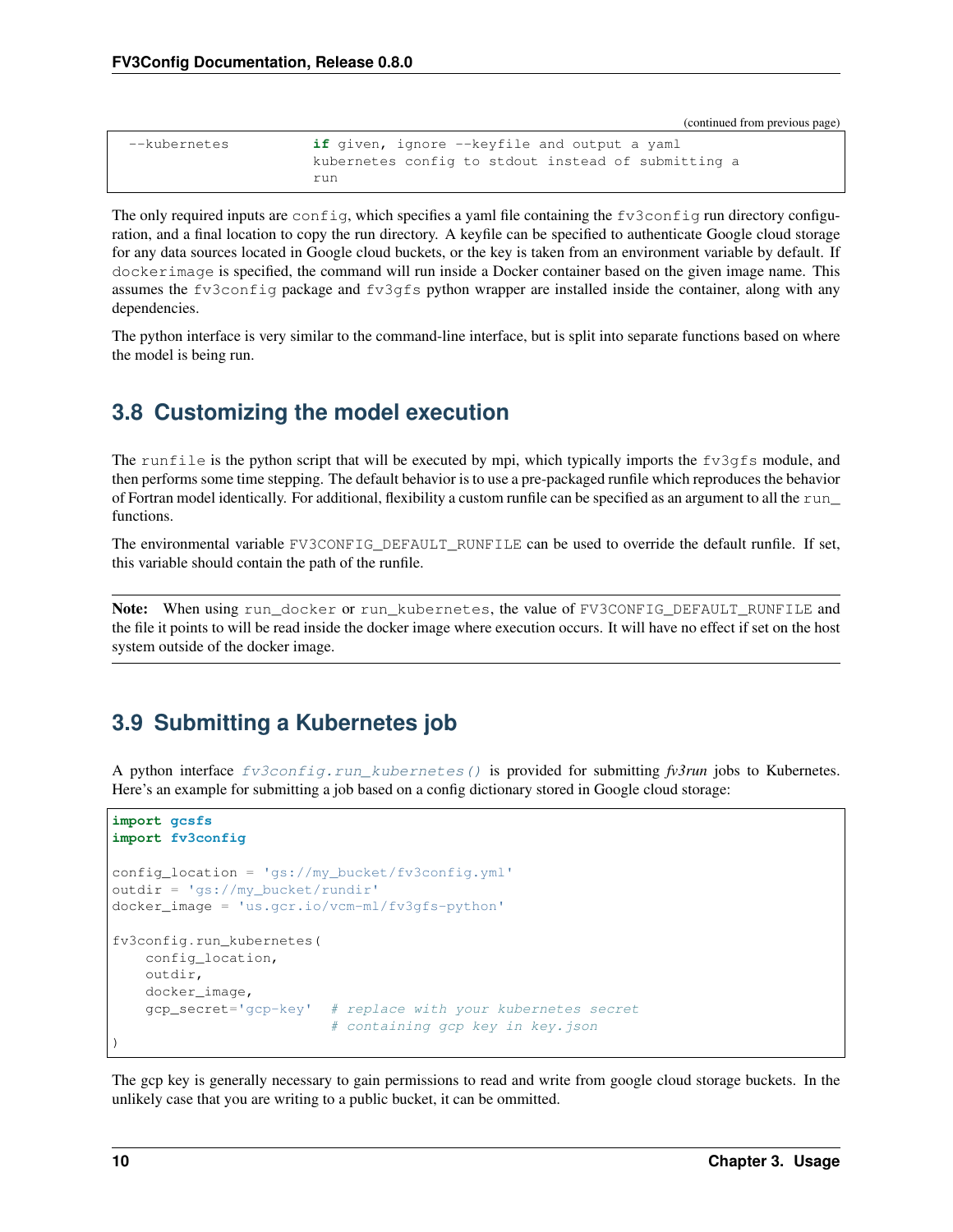From the command line, fv3run can be used to create a yaml file to submit for a kubernetes job. To create the file, add the --kubernetes flag to fv3run and pipe the result to a file. For example:

\$ fv3run gs://bucket/config.yml gs://bucket/outdir –dockerimage us.gcr.io/vcm-ml/fv3gfs-python:latest –kubernetes > kubeconfig.yml

The resulting file can be submitted using

\$ kubectl apply -f kubeconfig.yml

You can also modify the yaml file before submitting the job, for example to request more than one processor or a different amount of memory.

### <span id="page-14-0"></span>**3.10 Restart runs**

The required namelist settings for a restart run (as opposed to a run initialized from an observational analysis) can be applied to a configuration dictionary as follows:

config = enable\_restart(config, initial\_conditions)

# <span id="page-14-1"></span>**3.11 Nudging**

The fv3gfs model contains a module for nudging the state of the atmosphere towards GFS analysis. Two public functions are provided to ease the configuration of nudging runs.

Given the run duration and start date,  $fv3config.get\_nudging\_assets$  () returns a list of fv3config assets corresponding to the GFS analysis files required. Given an fv3config object,  $f\vec{v}3config$ , enable\_nudging() return a new config with the necessary assets and namelist options for a nudging run. This function requires that the fv3config object contains a *gfs\_analysis\_data* entry with corresponding *url* and *filename\_pattern* items.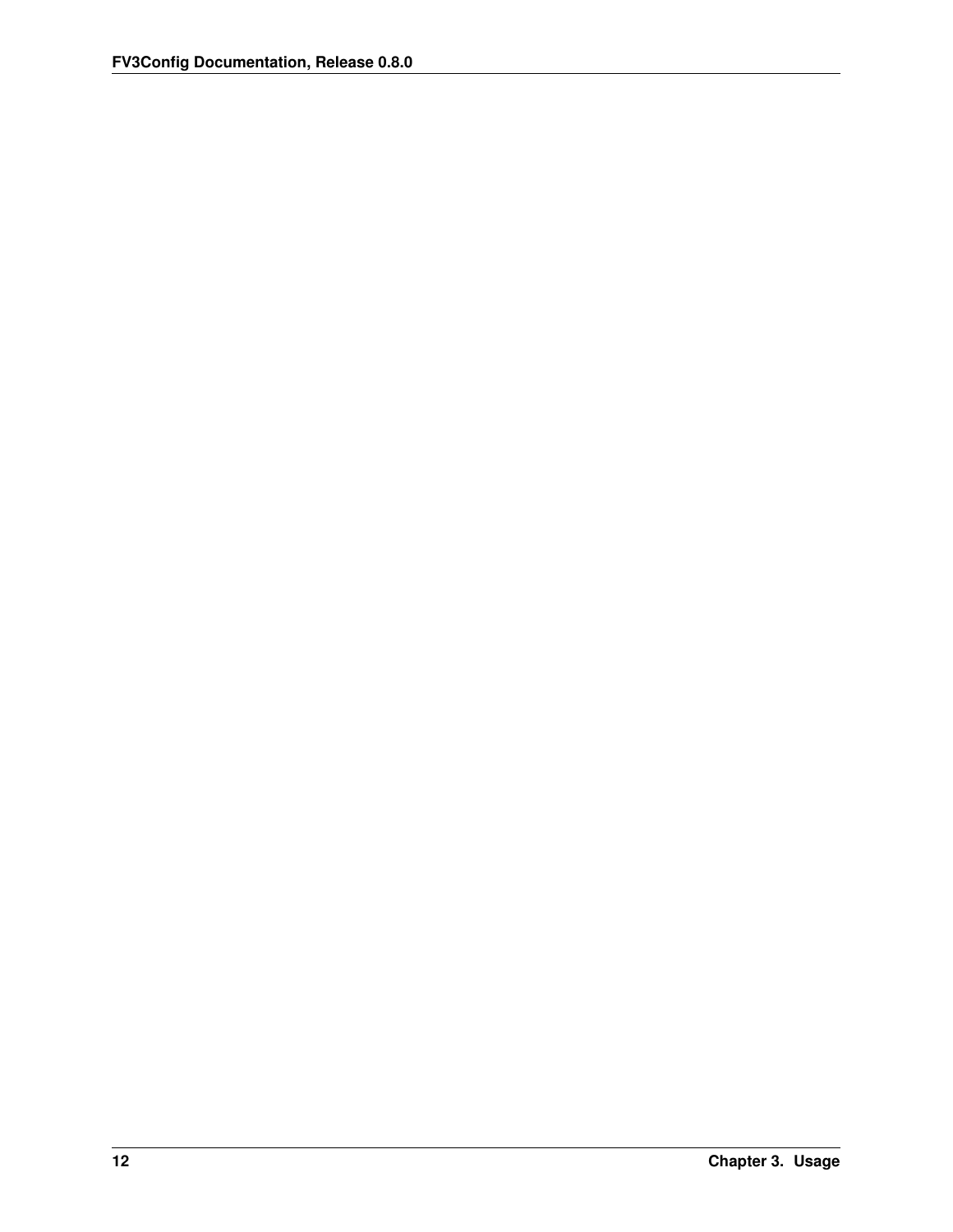### API Reference

<span id="page-16-3"></span><span id="page-16-2"></span><span id="page-16-0"></span>Top-level package for fv3config.

<span id="page-16-1"></span>**exception** fv3config.**ConfigError** Bases: ValueError

**class** fv3config.**DiagFieldConfig**(*module\_name: str*, *field\_name: str*, *output\_name: str*, *time\_sampling: str = 'all'*, *reduction\_method: str = 'none'*, *regional\_section: str = 'none'*, *packing: fv3config.config.diag\_table.Packing = <Packing.SINGLE\_PRECISION: 2>*)

Bases: object

Object representing configuration for a field of a diagnostics file.

#### **Parameters**

- **module\_name** Name of Fortran module containing diagnostic.
- **field\_name** Name of diagnostic within Fortran code.
- **output\_name** Name of diagnostic to use in output NetCDF.
- **time\_sampling** Always set to 'all'.
- **reduction\_method** One of 'none', 'average', 'min', 'max'.
- **regional\_section** 'none' or region specification.
- **packing** precision for output data.

```
packing = 2
```

```
reduction_method = 'none'
```

```
regional_section = 'none'
```

```
time_sampling = 'all'
```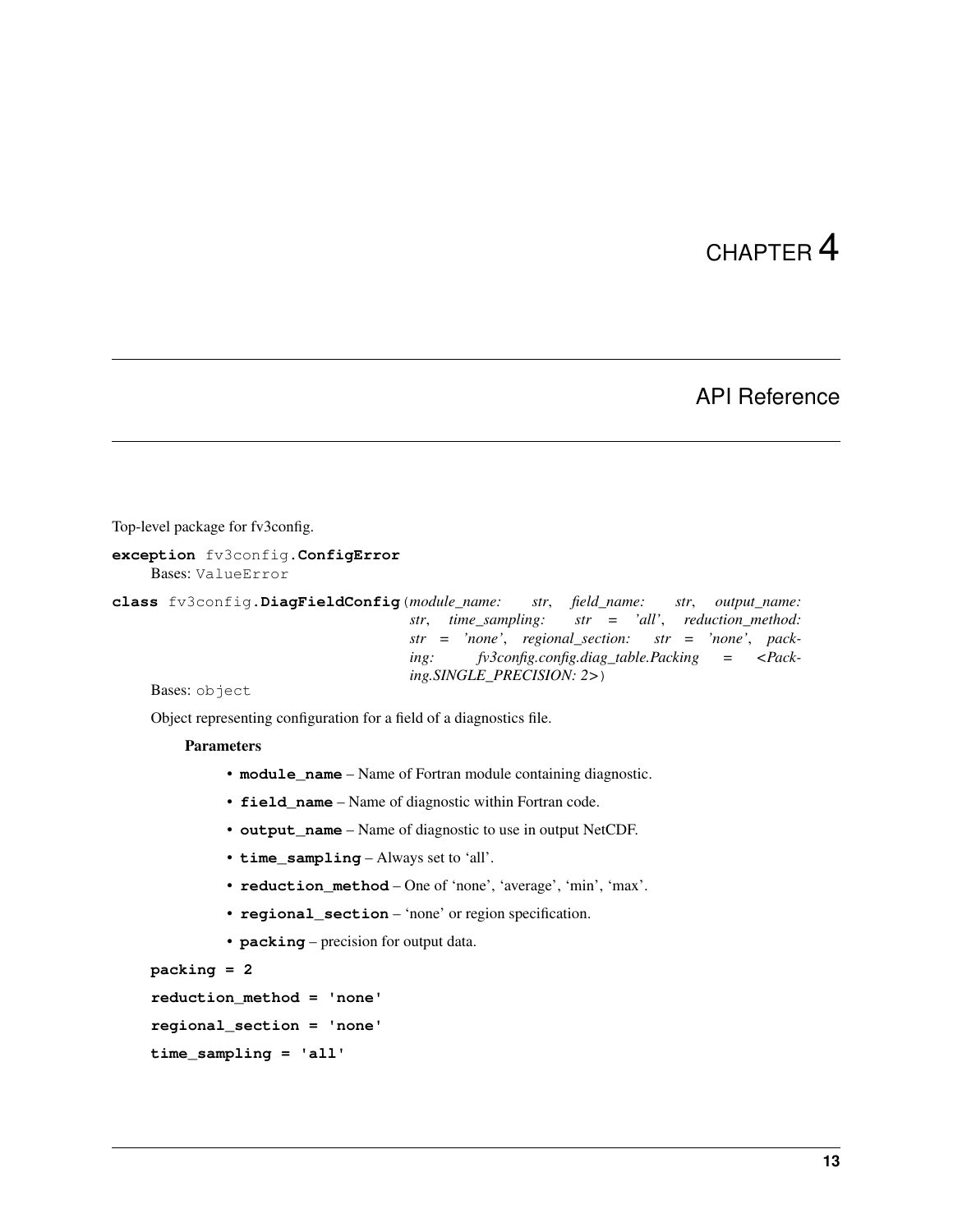```
class fv3config.DiagFileConfig(name: str, frequency: int, frequency_units: str, field_configs:
                                         Sequence[fv3config.config.diag_table.DiagFieldConfig],
                                         file_format: fv3config.config.diag_table.FileFormat =
                                         <FileFormat.NETCDF: 1>, time_axis_units: str = 'hours',
                                         time_axis_name: str = 'time')
```
Bases: object

Object representing a diagnostics file configuration.

#### **Parameters**

- **name** Name to use for NetCDF files, not including '.tile?.nc'.
- **frequency** Period between records in file.
- **frequency\_units** One of 'years', 'months', 'days', 'hours', 'minutes', 'seconds'
- **field configs** Sequence of DiagFieldConfigs defining fields to save.
- **file format** Always FileFormat.NETCDF.
- **time\_axis\_units** Units for time coordinate in output files. One of 'years', 'months', 'days', 'hours', 'minutes', 'seconds'.
- **time\_axis\_name** Name for time coordinate in output files.

**file\_format = 1**

**time\_axis\_name = 'time'**

```
time_axis_units = 'hours'
```
<span id="page-17-0"></span>**class** fv3config.**DiagTable**(*name: str, base\_time: datetime.datetime, file\_configs: Sequence[fv3config.config.diag\_table.DiagFileConfig]*)

Bases: object

Representation of diag\_table, which controls Fortran diagnostics manager.

Note: This implementation is based on the diag\_table specification described in

```
https://data1.gfdl.noaa.gov/summer-school/Lectures/July16/03_Seth1_DiagManager.pdf The MOM6
     documentation has a useful description as well: https://mom6.readthedocs.io/en/latest/api/generated/
     pages/Diagnostics.html.
```
#### **Parameters**

- **name** label used as attribute in output diagnostic files. Cannot contain spaces.
- **base\_time** time to be used as reference for time coordinate units.
- **file\_configs** sequence of DiagFileConfig's defining the diagnostics to be output.

#### <span id="page-17-2"></span>**asdict**()

<span id="page-17-1"></span>**classmethod from\_dict**(*diag\_table: dict*)

**classmethod from\_str**(*diag\_table: str*) Initialize DiagTable class from Fortran string representation.

#### **class** fv3config.**FileFormat**

Bases: enum.Enum

An enumeration.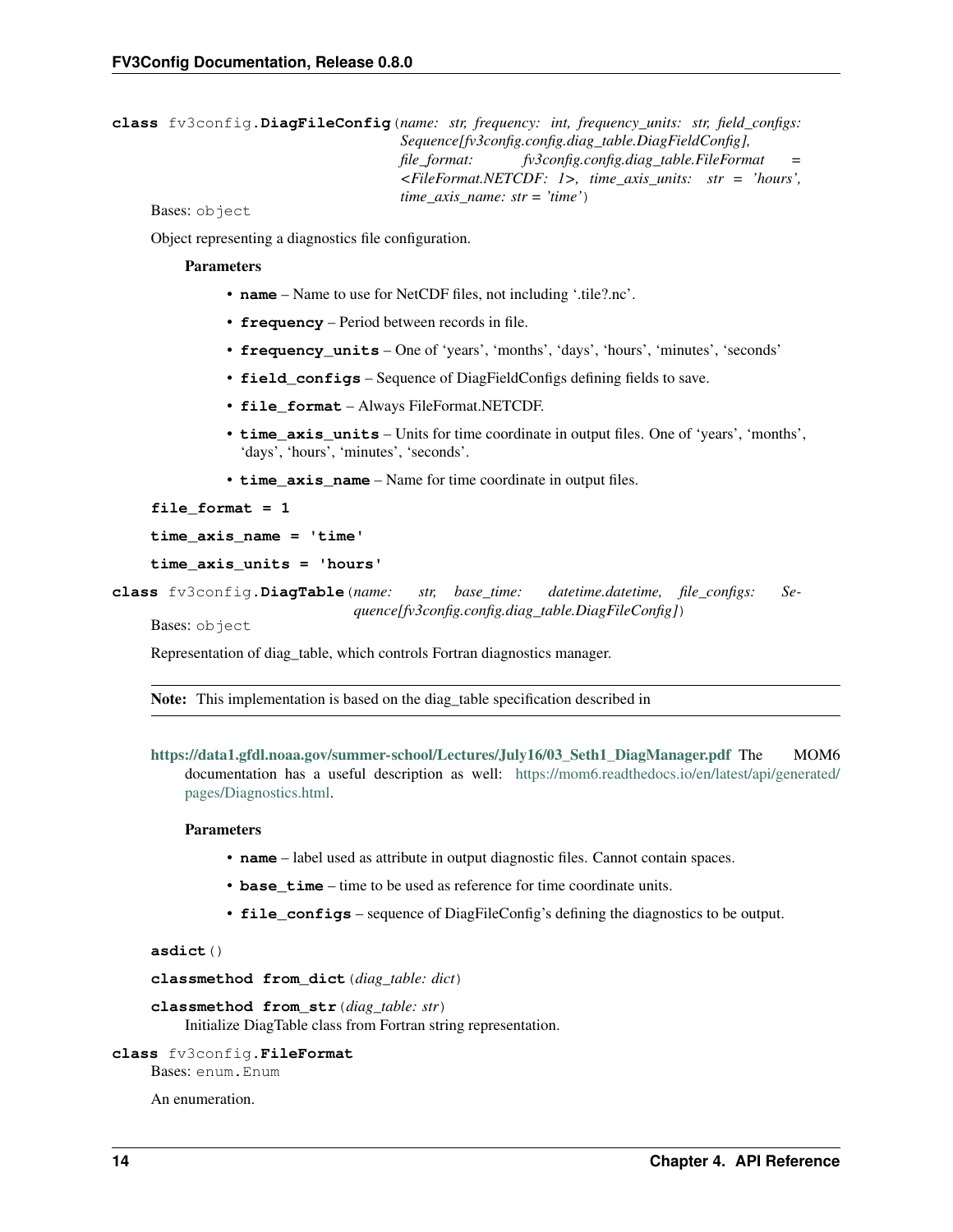#### <span id="page-18-4"></span>**NETCDF = 1**

#### <span id="page-18-3"></span>**exception** fv3config.**InvalidFileError**

Bases: FileNotFoundError

Raised when a specified file is invalid, either non-existent or not as expected.

**class** fv3config.**Packing** Bases: enum.Enum

An enumeration.

**DOUBLE\_PRECISION = 1**

#### **SINGLE\_PRECISION = 2**

fv3config.**asset\_list\_from\_path**(*from\_location*, *target\_location="*, *copy\_method='copy'*) Return asset list from all files within a given path.

#### **Parameters**

- **location**  $(str)$  local path or google cloud storage url.
- **target\_location** (str, optional) target\_location used for generated assets. Defaults to '' which is root of run-directory.
- **copy\_method** ('copy' or 'link', optional) whether to copy or link assets, defaults to 'copy'. If location is a google cloud storage url, this option is ignored and files are copied.

Returns a list of asset dictionaries

#### Return type list

fv3config.**config\_from\_namelist**(*namelist\_filename*)

Read a configuration dictionary from a namelist file.

Only reads the namelist configuration.

```
Parameters namelist_filename (str) – a namelist filename
```
Returns a configuration dictionary

Return type return dict (dict)

**Raises** [InvalidFileError](#page-18-3) – if the specified filename does not exist

#### fv3config.**config\_to\_namelist**(*config*, *namelist\_filename*)

Write the namelist of a configuration dictionary to a namelist file.

#### **Parameters**

- $\text{config}(dist)$  a configuration dictionary
- **namelist\_filename** (str) filename to write, will be overwritten if present

#### <span id="page-18-0"></span>fv3config.**do\_remote\_caching**(*flag: bool*)

Set whether to cache remote files when accessed. Default is True.

<span id="page-18-1"></span>fv3config.**dump**(*config: Mapping[str, Any], f: TextIO*) Serialize config to a file-like object using yaml encoding

#### <span id="page-18-2"></span>**Parameters**

- **config** an fv3config object
- **f** the file like object to write to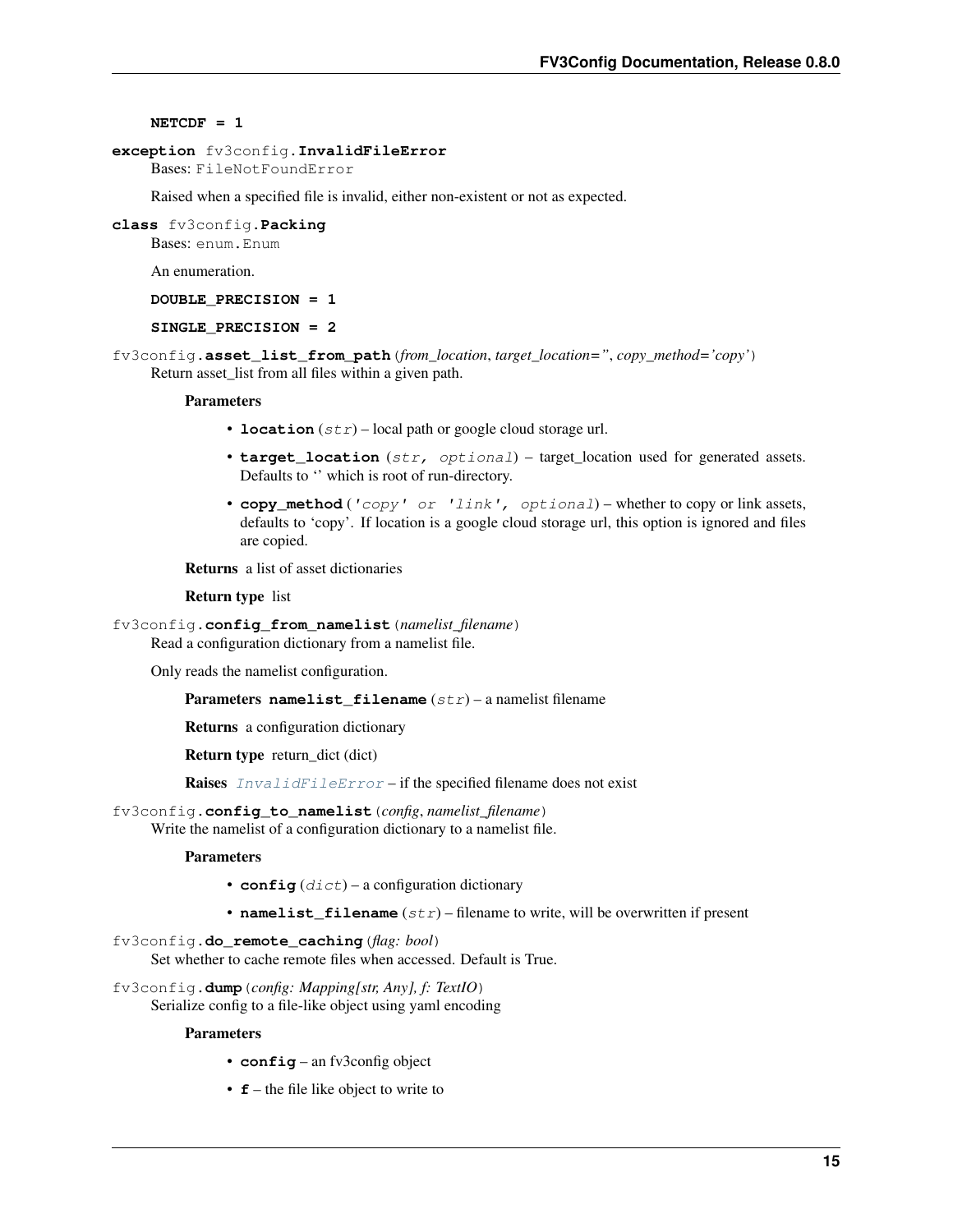<span id="page-19-2"></span>fv3config.**enable\_nudging**(*config: Mapping[KT, VT\_co]*) → Mapping[KT, VT\_co]

Return config object with necessary nudging file assets and associated file\_names namelist entry. Requires 'gfs\_analysis\_data' entry in fv3config object with 'url' and 'filename\_pattern' entries.

Parameters config – configuration dictionary

**Raises** [ConfigError](#page-16-1) – if provided config does not contain "gfs\_analysis\_data" section.

Note: will delete any existing assets in 'patch\_files' that match the given filename\_pattern before new assets are added.

fv3config.**enable\_restart**(*config*, *initial\_conditions*)

Apply namelist settings for initializing from model restart files.

Parameters

- $\text{config}(dict)$  a configuration dictionary
- **initial\_conditions** (str) path to desired new initial conditions.

Returns a configuration dictionary

Return type dict

```
fv3config.ensure_data_is_downloaded()
```
Removed, do not use.

<span id="page-19-0"></span>fv3config.**get\_asset\_dict**(*source\_location*, *source\_name*, *target\_location="*, *target\_name=None*, *copy\_method='copy'*)

Helper function to generate asset for a particular file

#### **Parameters**

- **source\_location**  $(str)$  path to directory containing source file
- **source\_name** (str) filename of source file
- **target\_location** (str, optional) sub-directory to which file will be written, relative to run directory root. Defaults to empty string (i.e. root of run directory).
- **target\_name** (str, optional) filename to which file will be written. Defaults to None, in which case source name is used.
- **copy\_method** (str, optional) flag to determine whether file is copied ('copy') or hard-linked ('link'). Defaults to 'copy'.

Returns an asset dictionary

Return type dict

<span id="page-19-1"></span>fv3config.**get\_bytes\_asset\_dict**(*data: bytes*, *target\_location: str*, *target\_name: str*) Helper function to define the necessary fields for a binary asset to be saved at a given location.

#### **Parameters**

- **data** the bytes to save
- **target\_location** sub-directory to which file will be written, relative to run directory root. Defaults to empty string (i.e. root of run directory).
- **target\_name** filename to which file will be written. Defaults to None, in which case source name is used.

Returns an asset dictionary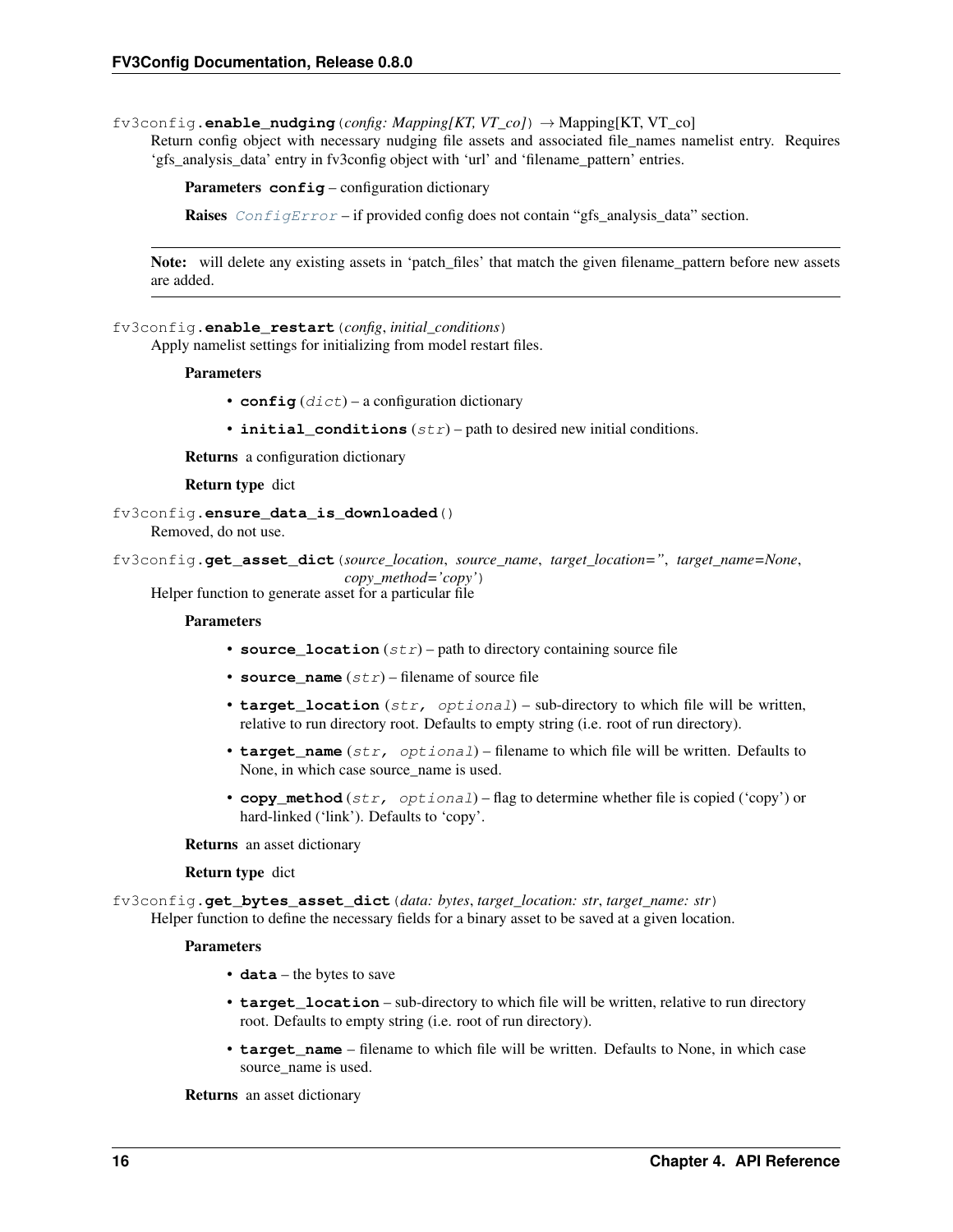Return type dict

<span id="page-20-4"></span><span id="page-20-0"></span>fv3config.**get\_cache\_dir**()

```
fv3config.get_default_config()
    Removed, do not use.
```
<span id="page-20-3"></span>fv3config.**get\_nudging\_assets**(*run\_duration: datetime.timedelta, current\_date: Sequence[int], nudge\_path: str, nudge\_filename\_pattern: str = '%Y%m%d\_%HZ\_T85LR.nc', copy\_method: str = 'copy', nudge\_interval: datetime.timedelta = date* $time.timedelta(seconds=21600)) \rightarrow List[Mapping[KT, VT_co]]$ 

Return list of assets of nudging files required for given run duration and start time.

This method defines file paths directly from its arguments, without determining whether the files themselves are present.

#### Parameters

- **run\_duration** length of fv3gfs run
- **current\_date** start time of fv3gfs run as a sequence of 6 integers
- **nudge** path local or remote path to nudging files
- **nudge\_filename\_pattern** template for nudging filenames. Pattern should follow style of datetime strptime and strftime 'format' argument. Defaults to '%Y%m%d\_%HZ\_T85LR.nc'.
- **copy\_method** copy\_method for nudging file assets. Defaults to 'copy'.
- **nudge\_interval** time between nudging files. Must be multiple of 1 hour. Defaults to 6 hours.

Returns list of all assets required for nudging run

**Raises** [ConfigError](#page-16-1) – if copy\_method is "link" and a remote path is given for nudge\_path

<span id="page-20-1"></span>fv3config.**get\_run\_duration**(*config*)

Return a timedelta indicating the duration of the run.

**Parameters config**  $(dict)$  – a configuration dictionary

Returns the duration of the run

Return type duration (timedelta)

**Raises** ValueError – if the namelist contains a non-zero value for "months"

#### fv3config.**get\_timestep**(*config*)

Get the model timestep from a configuration dictionary.

**Parameters config**  $(dict)$  – a configuration dictionary

Returns the model timestep

Return type datetime.timedelta

 $f\text{v3config}$ **. load**( $f: \text{TextIO}$ )  $\rightarrow$  Mapping[str, Any]

Load a configuration from a file-like object f

<span id="page-20-2"></span>fv3config.**run\_docker**(*config\_dict\_or\_location*, *outdir*, *docker\_image*, *runfile=None*, *keyfile=None*, *capture\_output=True*)

Run the FV3GFS model in a docker container with the given configuration.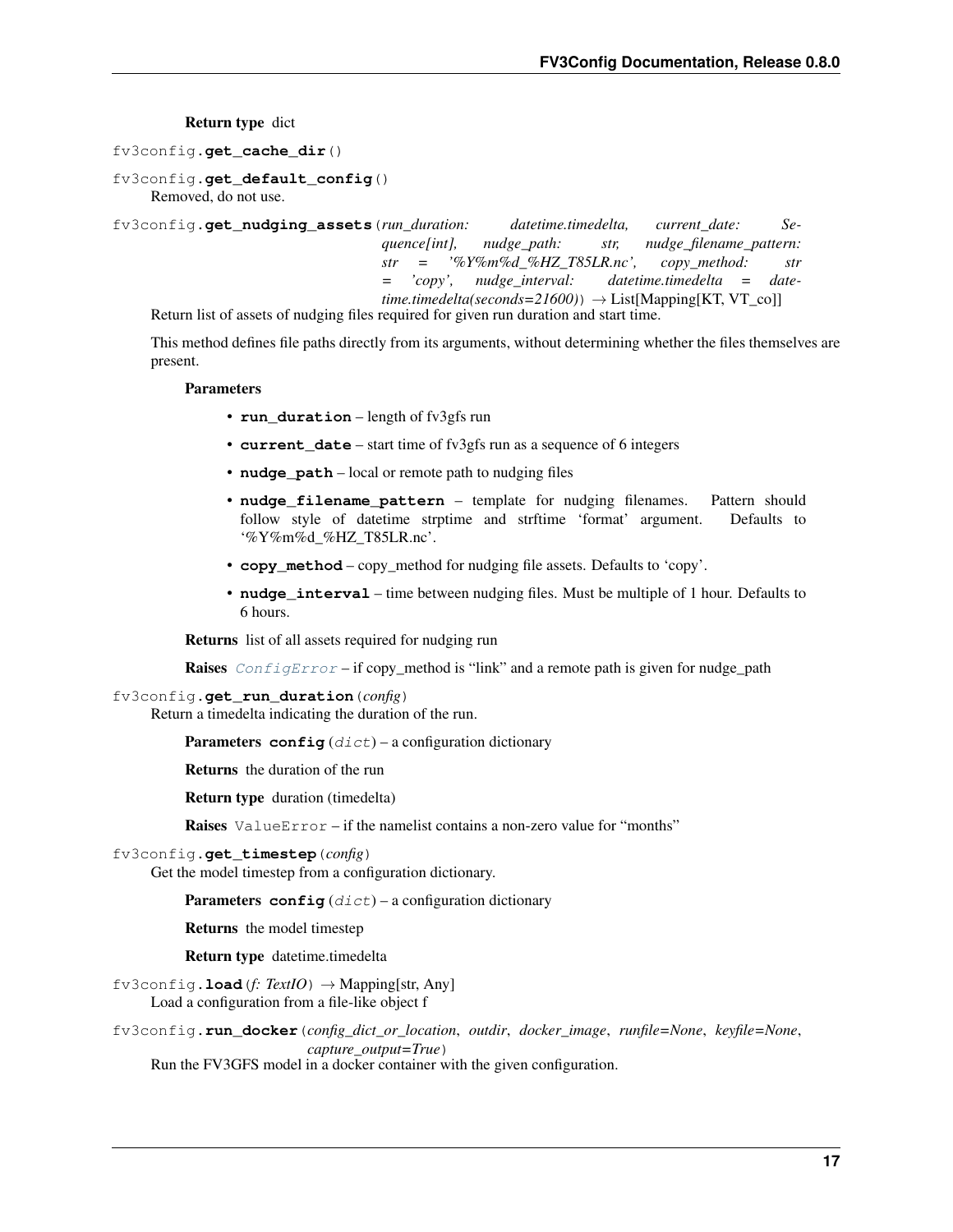<span id="page-21-1"></span>Copies the resulting directory to a target location. Will use the Google cloud storage key at \$GOOGLE\_APPLICATION\_CREDENTIALS by default. Requires the fv3gfs-python package and fv3config to be installed in the docker image.

#### Parameters

- **config\_dict\_or\_location** (dict or str) a configuration dictionary, or a location (local or on Google cloud storage) of a yaml file containing a configuration dictionary
- **outdir**  $(str)$  location to copy the resulting run directory
- **runfile** (str, optional) Python model script to use in place of the default.
- **docker\_image** (str, optional) If given, run this command inside a container using this docker image. Image must have this package and fv3gfs-python installed.
- **keyfile** (str, optional) location of a Google cloud storage key to use inside the docker container
- **capture\_output** (bool, optional) If true, then the stderr and stdout streams will be redirected to the files *outdir/stderr.log* and *outdir/stdout.log* respectively.

<span id="page-21-0"></span>fv3config.**run\_kubernetes**(*config\_location*, *outdir*, *docker\_image*, *runfile=None*, *jobname=None*, *namespace='default'*, *memory\_gb=3.6*, *memory\_gb\_limit=None*, *cpu\_count=1*, *gcp\_secret=None*, *image\_pull\_policy='IfNotPresent'*, *job\_labels=None*, *submit=True*, *capture\_output=True*)

Submit a kubernetes job to perform a fv3run operation.

Much of the configuration must be first saved to google cloud storage, and then supplied via paths to that configuration. The resulting run directory is copied out to a google cloud storage path. This call is non-blocking, and only submits a job.

#### **Parameters**

- **config\_location**  $(str)$  google cloud storage location of a yaml file containing a configuration dictionary
- **outdir**  $(str)$  google cloud storage location to upload the resulting run directory
- **docker** image  $(str)$  docker image name to use for execution, which has fv3config installed with fv3run
- **runfile** (str, optional) location of a python file to execute as the model executable, either on google cloud storage or within the specified docker image
- **jobname** (str, optional) name to use for the kubernetes job, defaults to a random uuid.uuid4().hex
- **namespace** (str, optional) kubernetes namespace for the job, defaults to "default"
- **memory\_gb** (float, optional) gigabytes of memory required for the kubernetes worker, defaults to 3.6GB
- **memory\_gb\_limit** (float, optional) maximum memory allowed for the kubernetes worker, defaults to the value set by memory\_gb
- **cpu\_count** (int, optional) number of CPUs to use on the kubernetes worker
- **gcp** secret  $(str, optional)$  name of kubernetes secret to mount containing a file key.json to use as the google cloud storage key.
- **image\_pull\_policy** (str, optional) pull policy passed on to the kubernetes job. if set to "Always", will always pull the latest image. When "IfNotPresent", will only pull if no image has already been pulled. Defaults to "IfNotPresent".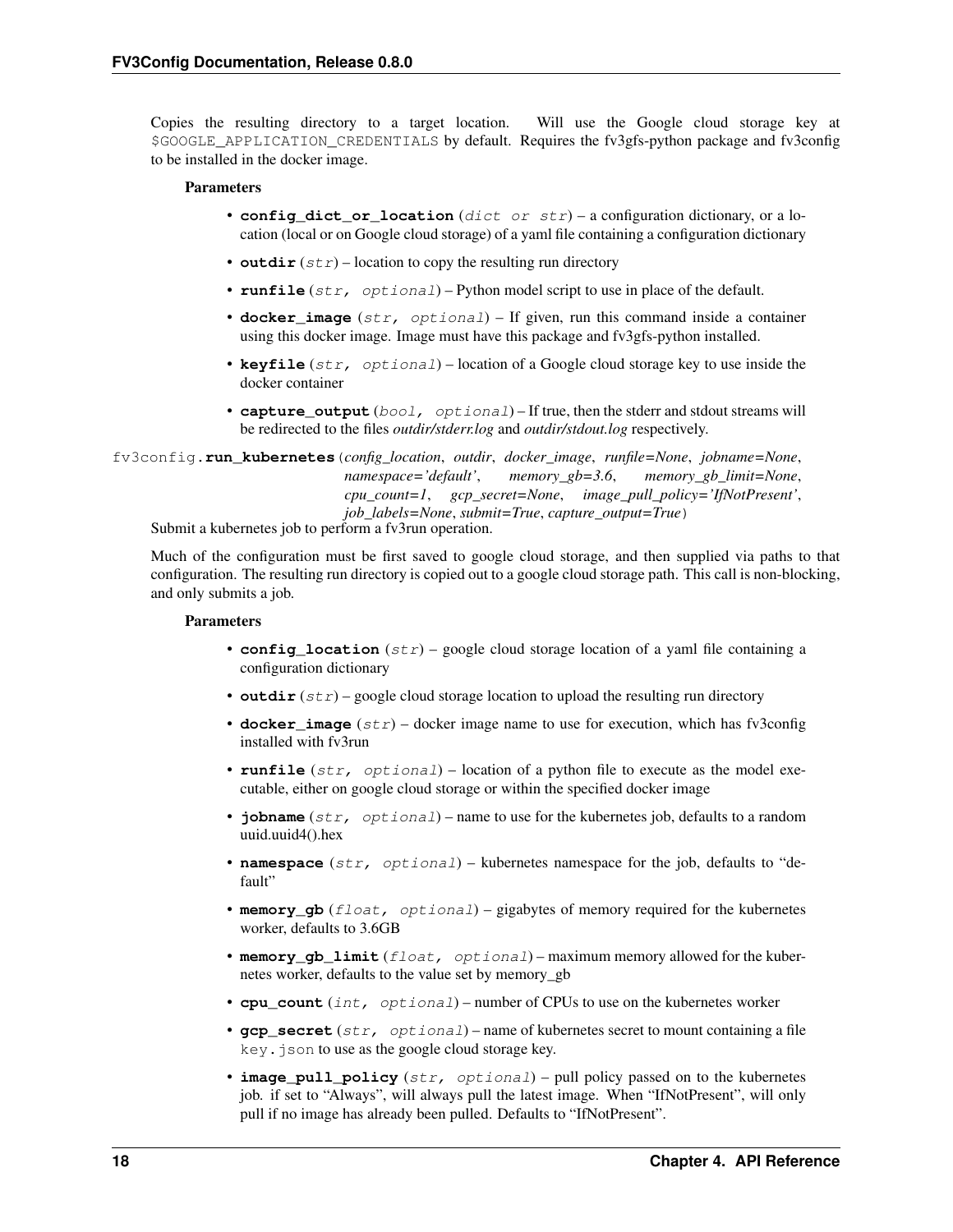- <span id="page-22-4"></span>• **job\_labels** (Mapping[str, str], optional) – labels provided as key-value pairs to apply to job pod. Useful for grouping jobs together in status checks.
- **capture\_output** (bool, optional) If True, then the stderr and stdout streams will be redirected to the files *outdir/stderr.log* and *outdir/stdout.log* respectively.

<span id="page-22-3"></span>fv3config.**run\_native**(*config\_dict\_or\_location*, *outdir*, *runfile=None*, *capture\_output: bool = True*) Run the FV3GFS model with the given configuration.

Copies the resulting directory to a target location. Will use the Google cloud storage key at \$GOOGLE\_APPLICATION\_CREDENTIALS by default. Requires the fv3gfs-python package.

#### **Parameters**

- **config\_dict\_or\_location** (dict or str) a configuration dictionary, or a location (local or on Google cloud storage) of a yaml file containing a configuration dictionary
- **outdir**  $(str)$  location to copy the resulting run directory
- **runfile** (str, optional) Python model script to use in place of the default.
- **capture** output  $(bood, optional) -$  If true, then the stderr and stdout streams will be redirected to the files *outdir/stderr.log* and *outdir/stdout.log* respectively.

<span id="page-22-1"></span>fv3config.**set\_cache\_dir**(*parent\_dirname*)

<span id="page-22-2"></span>fv3config.**set\_run\_duration**(*config: dict*, *duration: datetime.timedelta*) → dict Set the run duration in the configuration dictionary.

Returns a new configuration dictionary.

#### **Parameters**

- $\text{config}(dist)$  a configuration dictionary
- $\bullet$  duration (timedelta) the new run duration

Returns configuration dictionary with the new run duration

Return type new config (dict)

**Raises** [ConfigError](#page-16-1) – if the config dictionary is invalid

<span id="page-22-0"></span>fv3config.**write\_run\_directory**(*config*, *target\_directory*)

Write a run directory based on a configuration dictionary.

#### **Parameters**

- $\text{config}(dict)$  a configuration dictionary
- **target** directory  $(str)$  target directory, will be created if it does not exist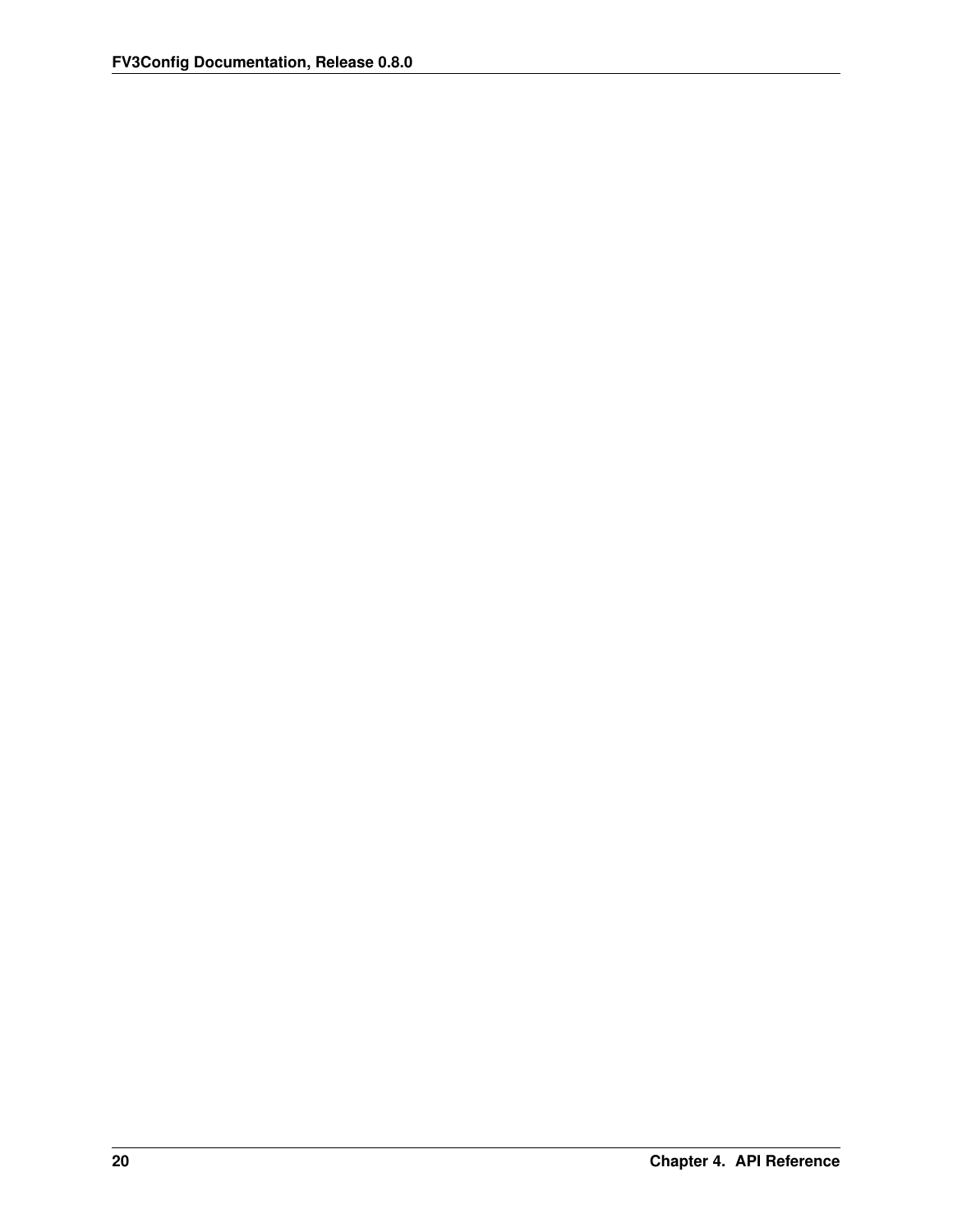### **History**

### <span id="page-24-1"></span><span id="page-24-0"></span>**5.1 v0.8.0 (2021-05-07)**

#### **5.1.1 Breaking changes:**

- rename fv3config.update\_config\_for\_nudging to fv3config.enable\_nudging and make this function return a new config instead of mutating the input
- rename update\_config\_for\_nudging command line entrypoint to enable\_nudging

#### **5.1.2 Bug fixes:**

- ensure fv3config.write\_run\_directory does not mutate input config
- fix bug in which DiagTable.from\_str failed on lines that contain only whitespace

#### **5.1.3 Minor changes**

• The responsibility of retrying gcsfs operations is now delegated to gcsfs.

### <span id="page-24-2"></span>**5.2 v0.7.1 (2021-03-18)**

#### **5.2.1 Bug Fixes:**

• replace a couple instances of yaml.dump/load with fv3config.dump/load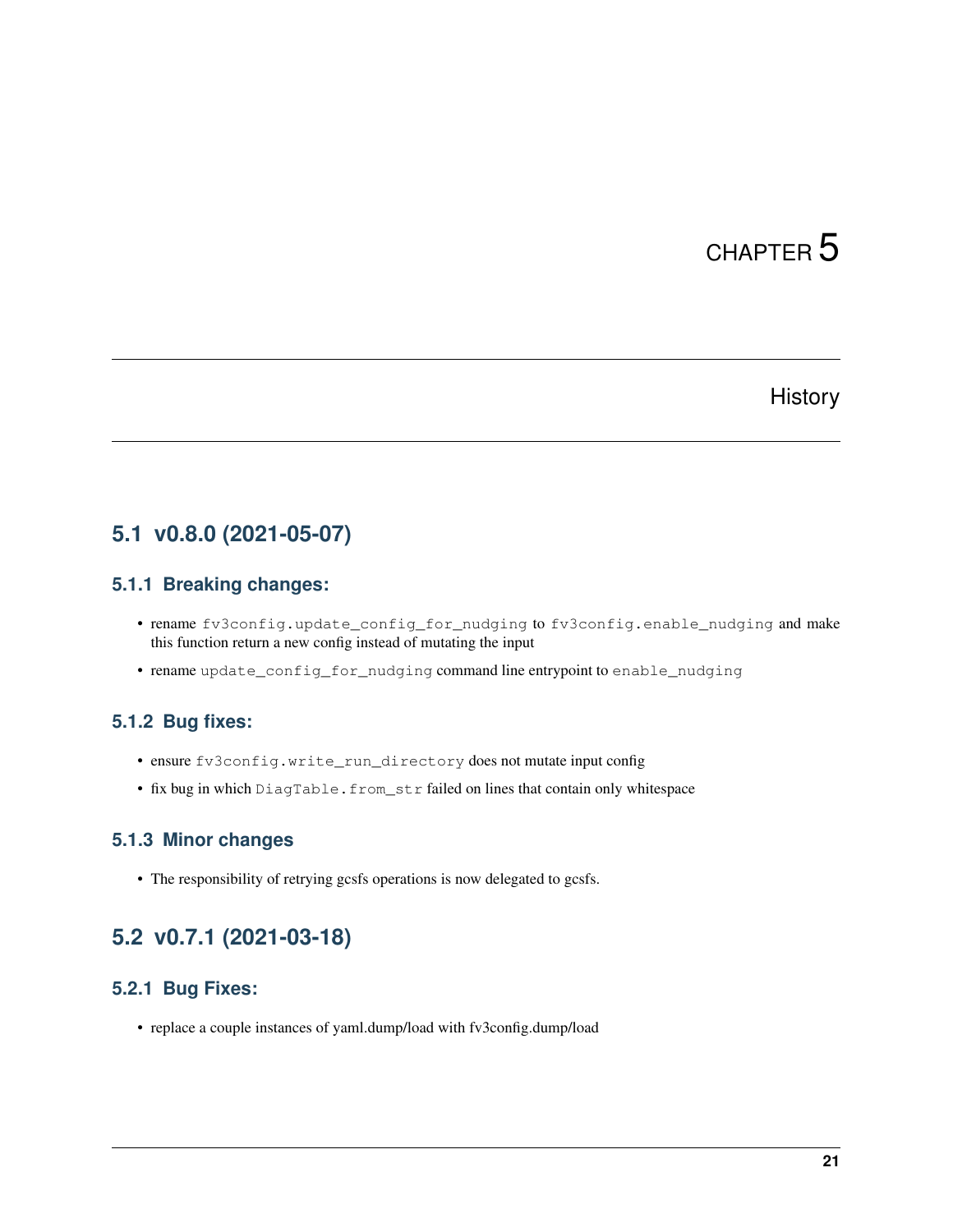# <span id="page-25-0"></span>**5.3 v0.7.0 (2021-03-17)**

#### **5.3.1 Breaking changes:**

- Modify the serialization APIs
- add fv3config.load/dump
- remove fv3config.config\_to\_yaml and fv3config.config\_from\_yaml

### **5.3.2 Bug Fixes:**

• use DiagTable aware serialization routines inside the CLIs

# <span id="page-25-1"></span>**5.4 v0.6.1 (2021-02-23)**

#### **5.4.1 Minor changes:**

• don't specify a consistency in the *fsspec.filesystem* instantiation

# <span id="page-25-2"></span>**5.5 v0.6.0 (2021-02-22)**

#### **5.5.1 Major changes:**

- add *DiagTable* class with associated *DiagFileConfig* and *DiagFieldConfig* dataclasses.
- make *fv3config.config\_to\_yaml* a public function.
- update *fv3config.config\_to\_yaml* and *fv3config.config\_from\_yaml* to go between *fv3config.DiagTable* and *dict* types as necessary when serializing/deserializing
- *write\_run\_directory* provisions necessary *patch\_files* for config if the *fv\_core\_nml.nudge* option is set to *True*.

# <span id="page-25-3"></span>**5.6 v0.5.2 (2021-02-04)**

• Add logging to write\_run\_directory command

# <span id="page-25-4"></span>**5.7 v0.5.1**

• Fix formatting of this changelog for PyPI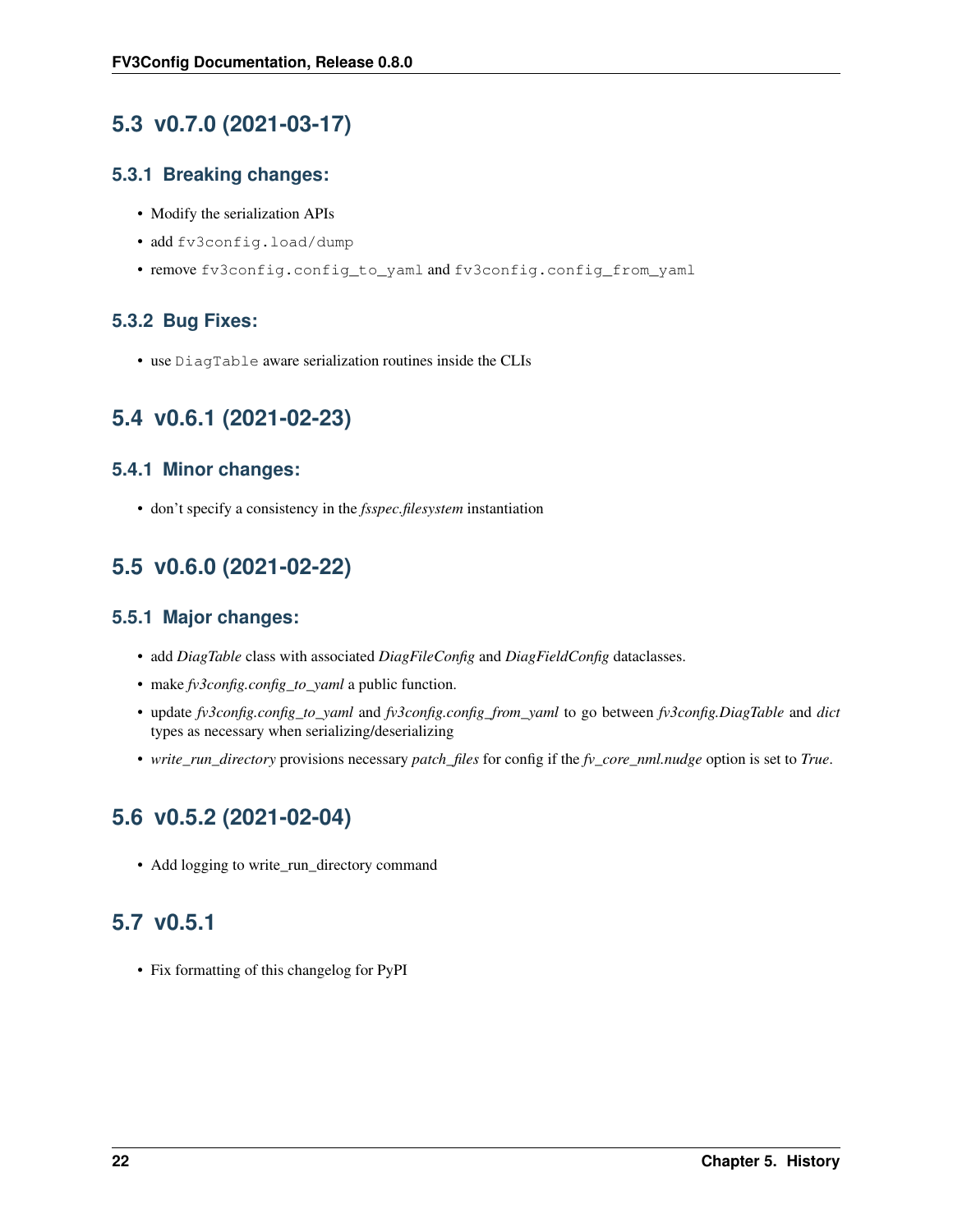### <span id="page-26-0"></span>**5.8 v0.5.0**

#### **5.8.1 Breaking changes:**

• enable\_restart function now requires an initial\_conditions argument. It also sets force\_date\_from\_namelist to False.

#### **5.8.2 Major changes:**

- a new public function *fv3config.get\_bytes\_asset\_dict*
- a new command line interface *write\_run\_directory*
- removed integration tests for run\_docker and run\_native which actually executed the model
- all tests are now offline, using a mocked in-memory gcsfs to represent remote communication.
- add a Dockerfile to produce a lightweight image with fv3config installed
- Add new public functions *fv3config.get\_nudging\_assets* and *fv3config.update\_config\_for\_nudging*.
- Add CLI entry points for enable\_restart and update\_config\_for\_nudging.

#### **5.8.3 Minor changes:**

- updated create\_rundir example to accept external arguments
- refactor get\_current\_date function to not require the path to the INPUT directory.

# <span id="page-26-1"></span>**5.9 v0.4.0 (2020-07-09)**

#### **5.9.1 Major changes:**

- the old "default" data options are removed
- orographic\_forcing is now a required configuration key
- get\_default\_config() is removed, with a placeholder which says it was removed
- ensure data is downloaded is removed, with a placeholder which says it was removed

# <span id="page-26-2"></span>**5.10 v0.3.2 (2020-04-16)**

#### **5.10.1 Major changes:**

- filesystem operations now manually backoff with a 1-minute max time on RuntimeError (which gcsfs often raises when it shouldn't) and gcsfs.utils.HttpError
- *put\_directory* now makes use of a thread pool to copy items in parallel.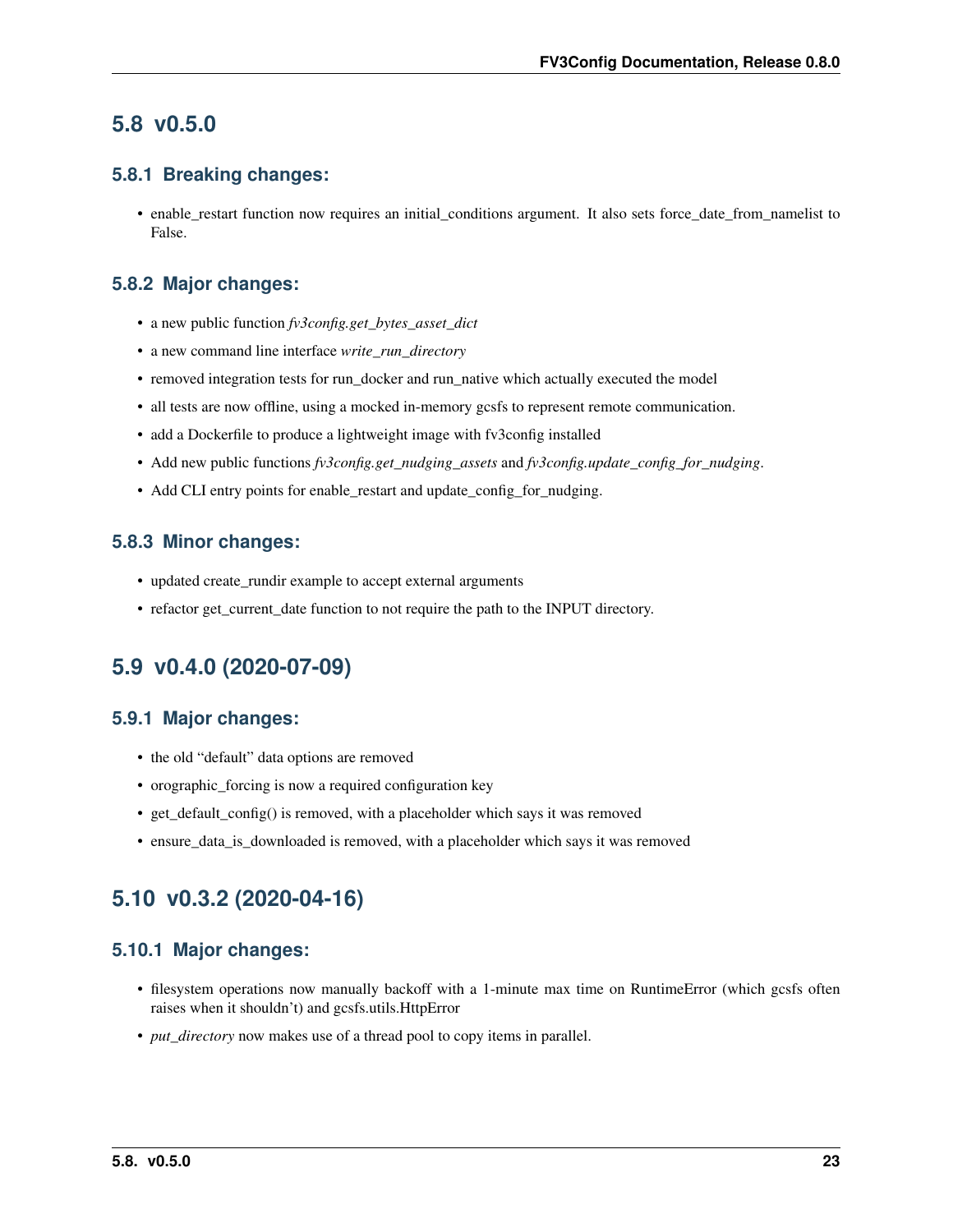#### **5.10.2 Minor changes:**

- *run\_docker* now works when supplying an outdir on google cloud storage
- *put\_directory* is now marked as package-private instead of module-private

### <span id="page-27-0"></span>**5.11 v0.3.1 (2020-04-08)**

#### **5.11.1 Major changes:**

• Add get\_timestep and config\_from\_yaml functions

#### **5.11.2 Minor changes:**

- Allow config\_to\_yaml to write to remote locations
- Control whether outputs are logged to console or not in *run\_kubernetes*, *run\_native*, and *run\_docker*.

#### **5.11.3 Breaking changes**

• Print stderr and stdout to the console by default when using fv3run. Use the *–capture-output* command-line flag to enable the previous behavior.

# <span id="page-27-1"></span>**5.12 v0.3.0 (2020-04-03)**

#### **5.12.1 Major changes:**

• Added *–kubernetes* command-line flag to output a kubernetes config yaml to stdout

### **5.12.2 Minor changes:**

- Added the flag --mca btl\_vader\_single\_copy\_mechanism none to mpirun in fv3run to mpirun in fv3run
- Add ReadTheDocs configuration file
- Do not require output dir and fv3config to be remote in run\_kubernetes
- Fix bug when submitting k8s jobs with images that have an "\_" in them

#### **5.12.3 Breaking changes**

- Refactored run\_kubernetes and run\_docker to call run\_native via a new API serializing their args/kwargs as json strings. The fv3config version in a docker image must be greater than or equal inside a container to outside, or a silent error will occur.
- When output location is set to a local path, the job now runs in that output location instead of in a temporary directory which then gets copied. This is done both to reduce copying time for large jobs, and to improve visibility of model behavior while running.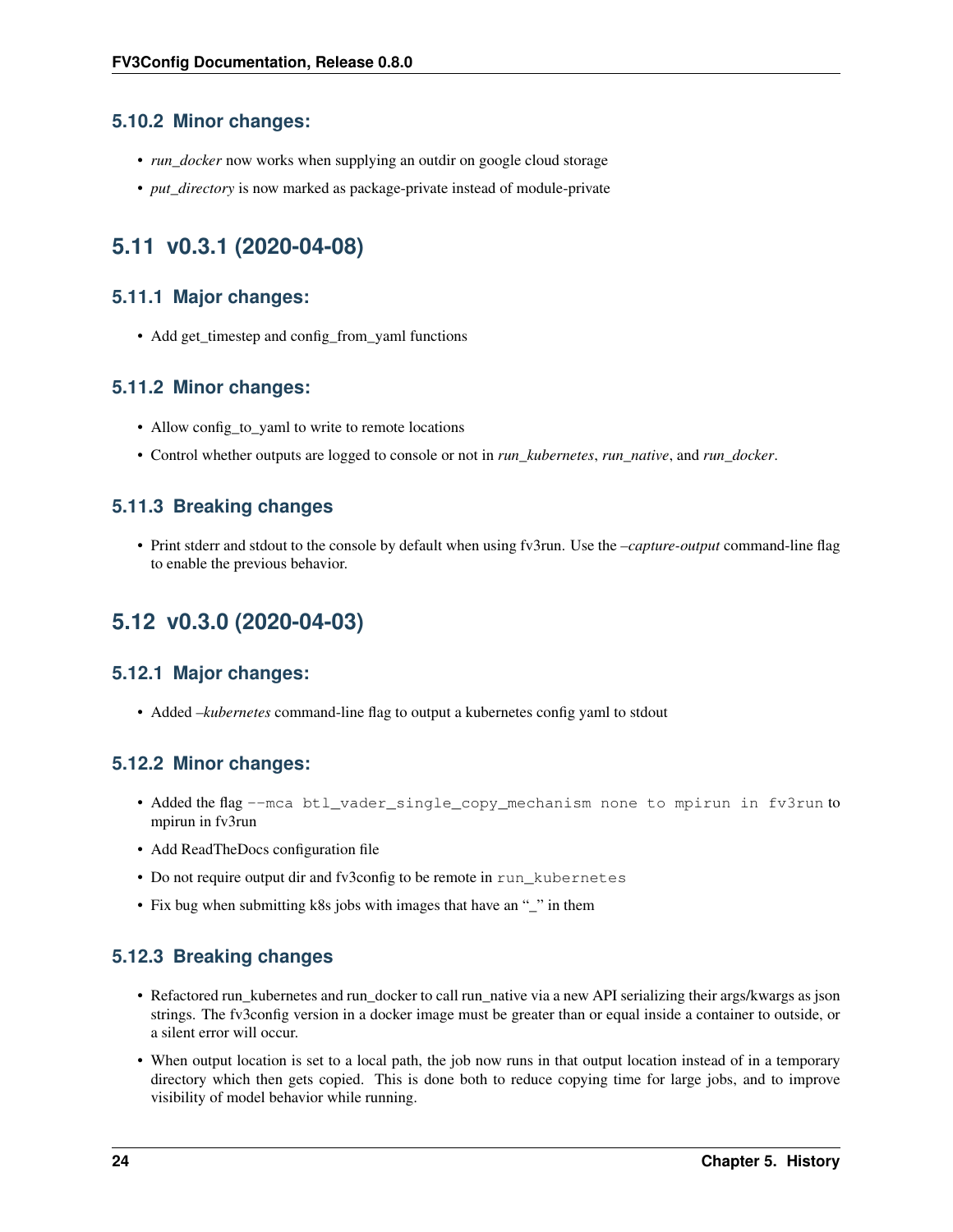# <span id="page-28-0"></span>**5.13 0.2.0 (2020-01-27)**

• Began tagging version commits

# <span id="page-28-1"></span>**5.14 0.1.0 (2019-10-11)**

• Initial pre-alpha release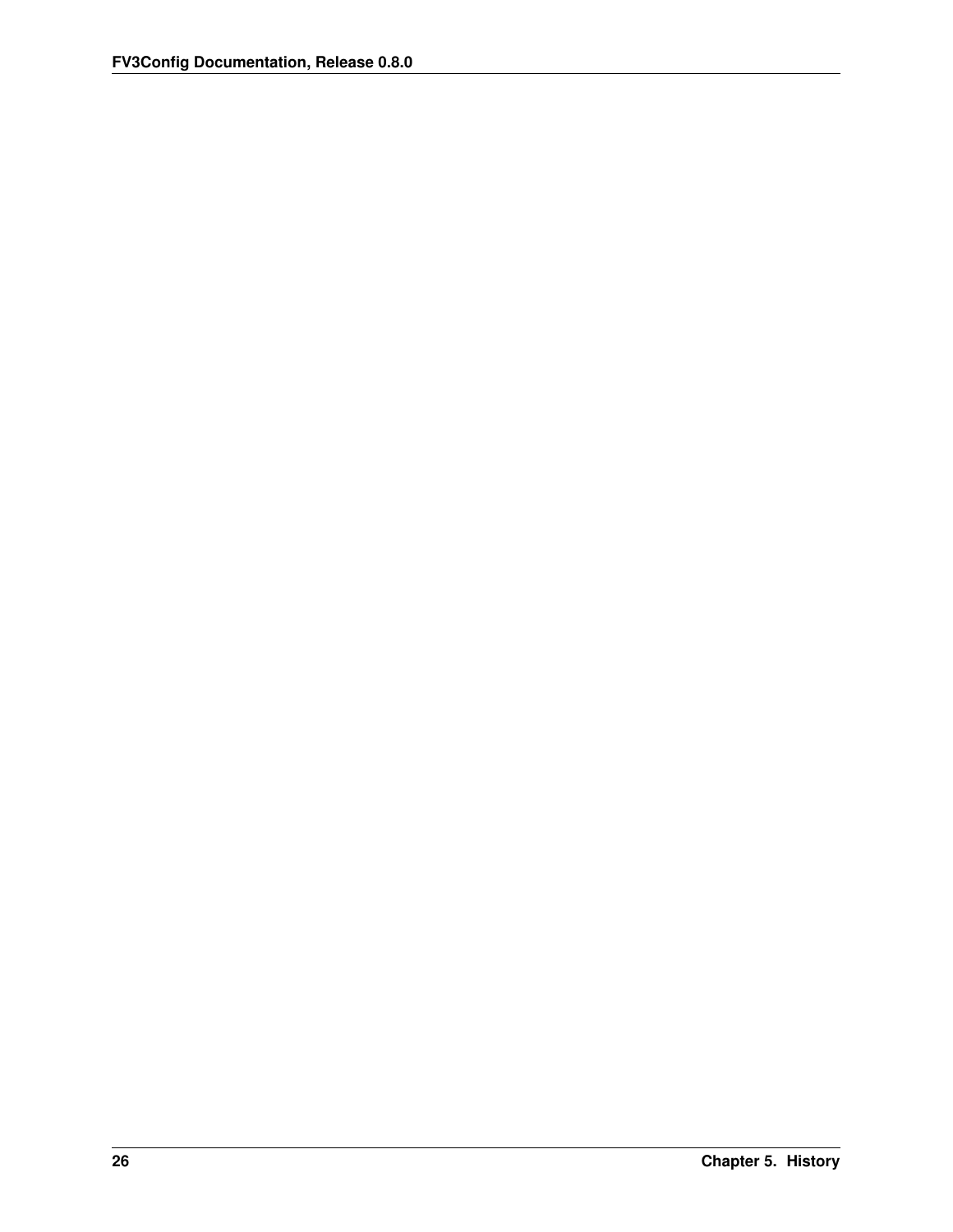Indices and tables

- <span id="page-30-0"></span>• genindex
- modindex
- search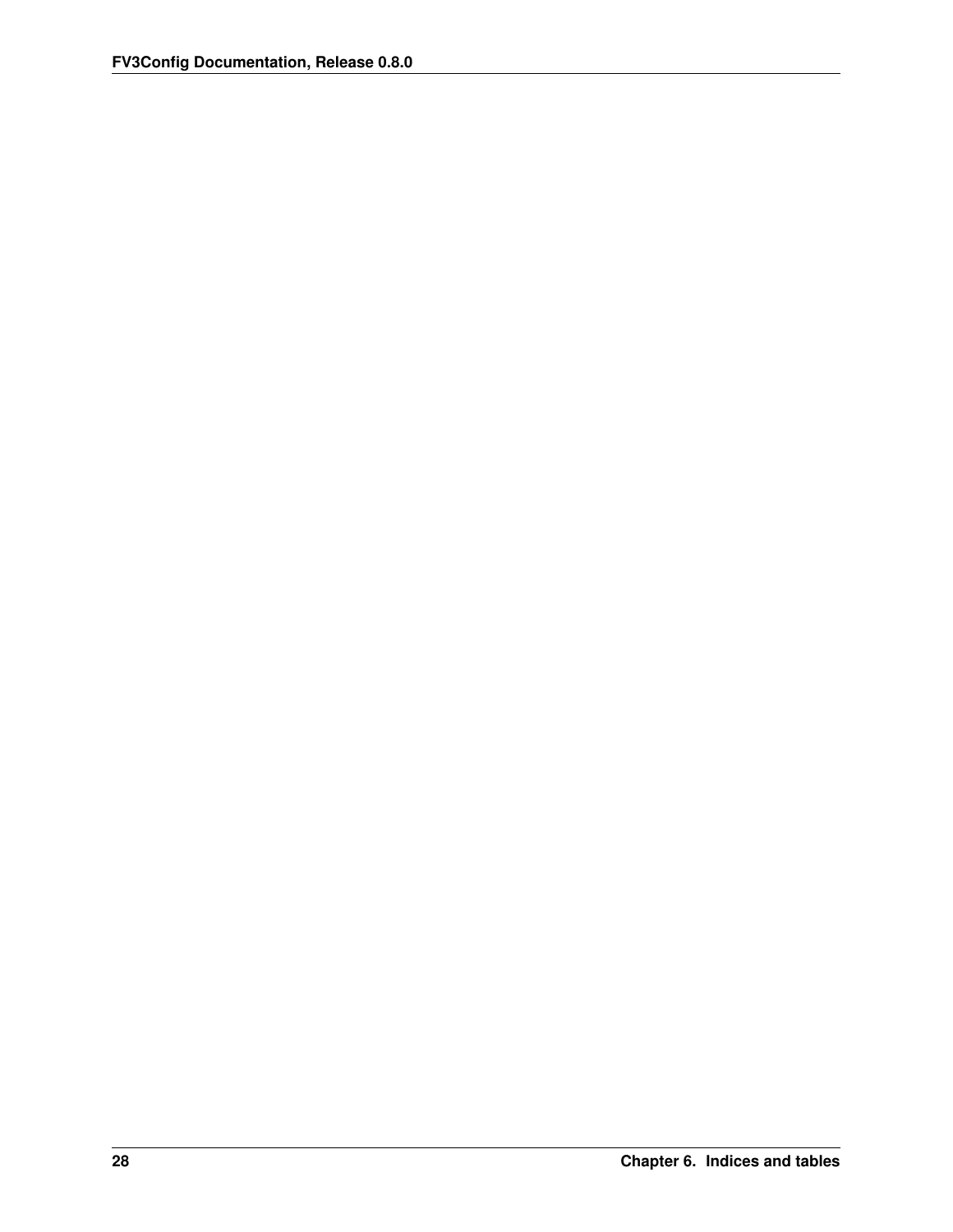Python Module Index

<span id="page-32-0"></span>f fv3config, [13](#page-16-2)